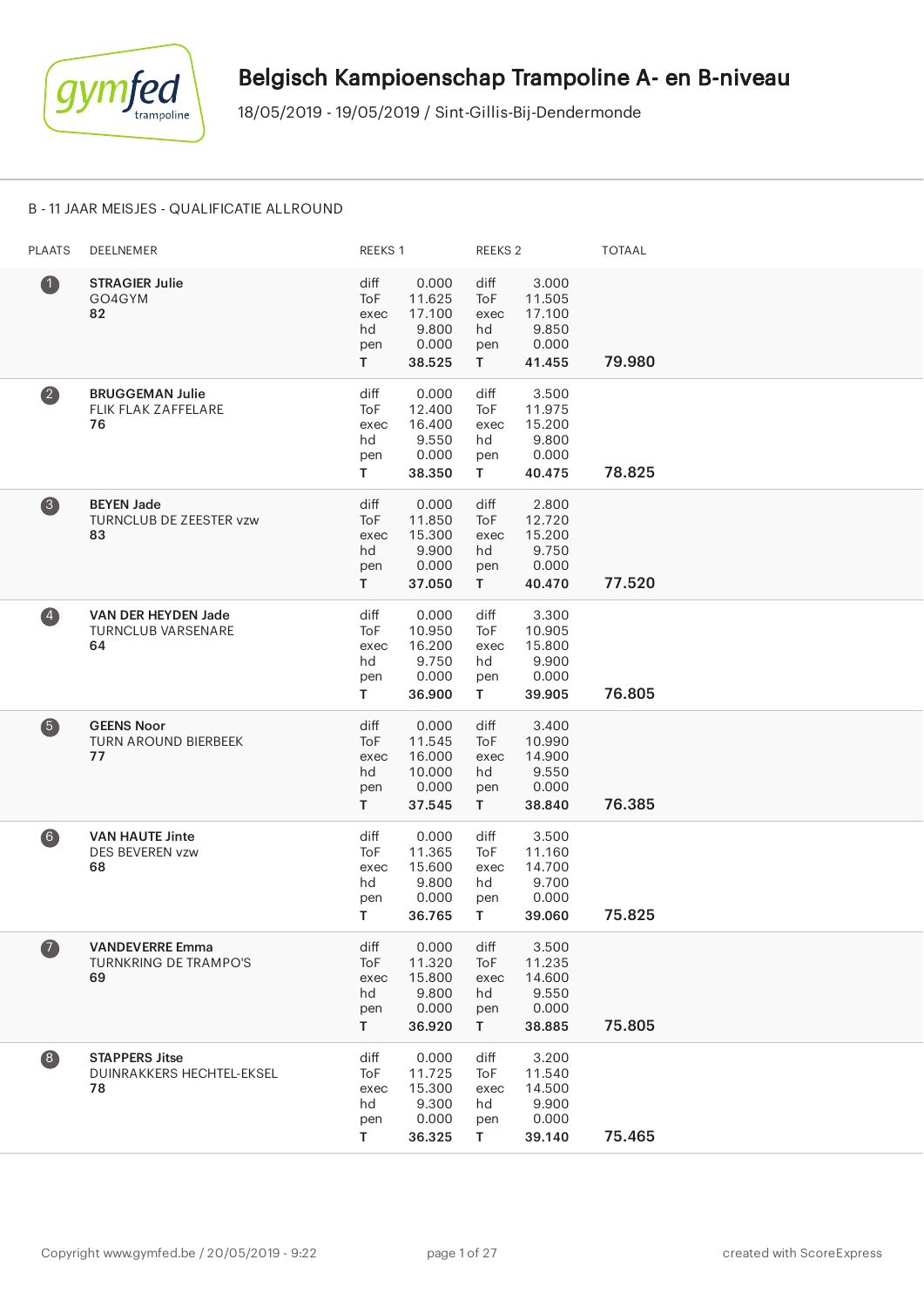

| <b>PLAATS</b>   | DEELNEMER                                                       | REEKS 1                                |                                                        | REEKS 2                                          |                                                       | <b>TOTAAL</b> |
|-----------------|-----------------------------------------------------------------|----------------------------------------|--------------------------------------------------------|--------------------------------------------------|-------------------------------------------------------|---------------|
| $\circledcirc$  | <b>VAN DEN BERGH Lara</b><br><b>WIK OOSTENDE</b><br>81          | diff<br>ToF<br>exec<br>hd<br>pen<br>T. | 0.000<br>11.340<br>15.700<br>9.900<br>0.000<br>36.940  | diff<br>ToF<br>exec<br>hd<br>pen<br>$\mathbf{T}$ | 3.300<br>10.805<br>14.400<br>9.900<br>0.000<br>38.405 | 75.345        |
| $\mathbf{10}$   | <b>MALESYS Anke</b><br><b>TURNKRING DE TRAMPO'S</b><br>65       | diff<br>ToF<br>exec<br>hd<br>pen<br>T. | 0.000<br>11.200<br>15.400<br>9.750<br>0.000<br>36.350  | diff<br>ToF<br>exec<br>hd<br>pen<br>T.           | 2.900<br>11.540<br>14.600<br>9.800<br>0.000<br>38.840 | 75.190        |
| $\mathbf{1}$    | <b>HIMMER Elisa-Rose</b><br>DE GYMPIES vzw HOEILAART<br>72      | diff<br>ToF<br>exec<br>hd<br>pen<br>T. | 0.000<br>11.370<br>15.800<br>9.600<br>0.000<br>36.770  | diff<br>ToF<br>exec<br>hd<br>pen<br>T.           | 3.000<br>11.470<br>14.300<br>9.600<br>0.000<br>38.370 | 75.140        |
| (12)            | <b>CUSTERS Sita</b><br><b>CORPUS SANUM HERENTALS</b><br>73      | diff<br>ToF<br>exec<br>hd<br>pen<br>T. | 0.000<br>11.195<br>15.700<br>9.700<br>0.000<br>36.595  | diff<br>ToF<br>exec<br>hd<br>pen<br>T            | 3.100<br>11.140<br>14.800<br>9.500<br>0.000<br>38.540 | 75.135        |
| $\overline{13}$ | <b>WINDELS Juliette</b><br><b>TURN AROUND BIERBEEK</b><br>74    | diff<br>ToF<br>exec<br>hd<br>pen<br>T. | 0.000<br>11.385<br>15.900<br>9.350<br>0.000<br>36.635  | diff<br>ToF<br>exec<br>hd<br>pen<br>T.           | 3.400<br>10.655<br>14.800<br>9.600<br>0.000<br>38.455 | 75.090        |
| $\mathbf{14}$   | <b>VELGHE Camille</b><br>KON. TURNKRING RUST-ROEST BRUGGE<br>70 | diff<br>ToF<br>exec<br>hd<br>pen<br>T. | 0.000<br>11.505<br>14.900<br>9.850<br>0.000<br>36.255  | diff<br>ToF<br>exec<br>hd<br>pen<br>T.           | 2.900<br>11.375<br>14.700<br>9.650<br>0.000<br>38.625 | 74.880        |
| $\mathbf{G}$    | <b>HEYE Fleur</b><br><b>GYMNA LANDEGEM vzw</b><br>66            | diff<br>ToF<br>exec<br>hd<br>pen<br>T. | 0.000<br>12.485<br>14.500<br>9.600<br>0.000<br>36.585  | diff<br>ToF<br>exec<br>hd<br>pen<br>T.           | 3.000<br>12.115<br>13.700<br>9.050<br>0.000<br>37.865 | 74.450        |
| 16              | <b>GELDHOF Free</b><br><b>TURN AROUND BIERBEEK</b><br>67        | diff<br>ToF<br>exec<br>hd<br>pen<br>T. | 0.000<br>11.945<br>13.900<br>9.500<br>0.000<br>35.345  | diff<br>ToF<br>exec<br>hd<br>pen<br>T.           | 3.400<br>11.245<br>14.600<br>9.800<br>0.000<br>39.045 | 74.390        |
| $\mathbf{1}$    | <b>PRINSIER Zita</b><br><b>WIK OOSTENDE</b><br>80               | diff<br>ToF<br>exec<br>hd<br>pen<br>T. | 0.000<br>10.440<br>15.400<br>10.000<br>0.000<br>35.840 | diff<br>ToF<br>exec<br>hd<br>pen<br>T.           | 3.500<br>9.915<br>13.900<br>9.850<br>0.000<br>37.165  | 73.005        |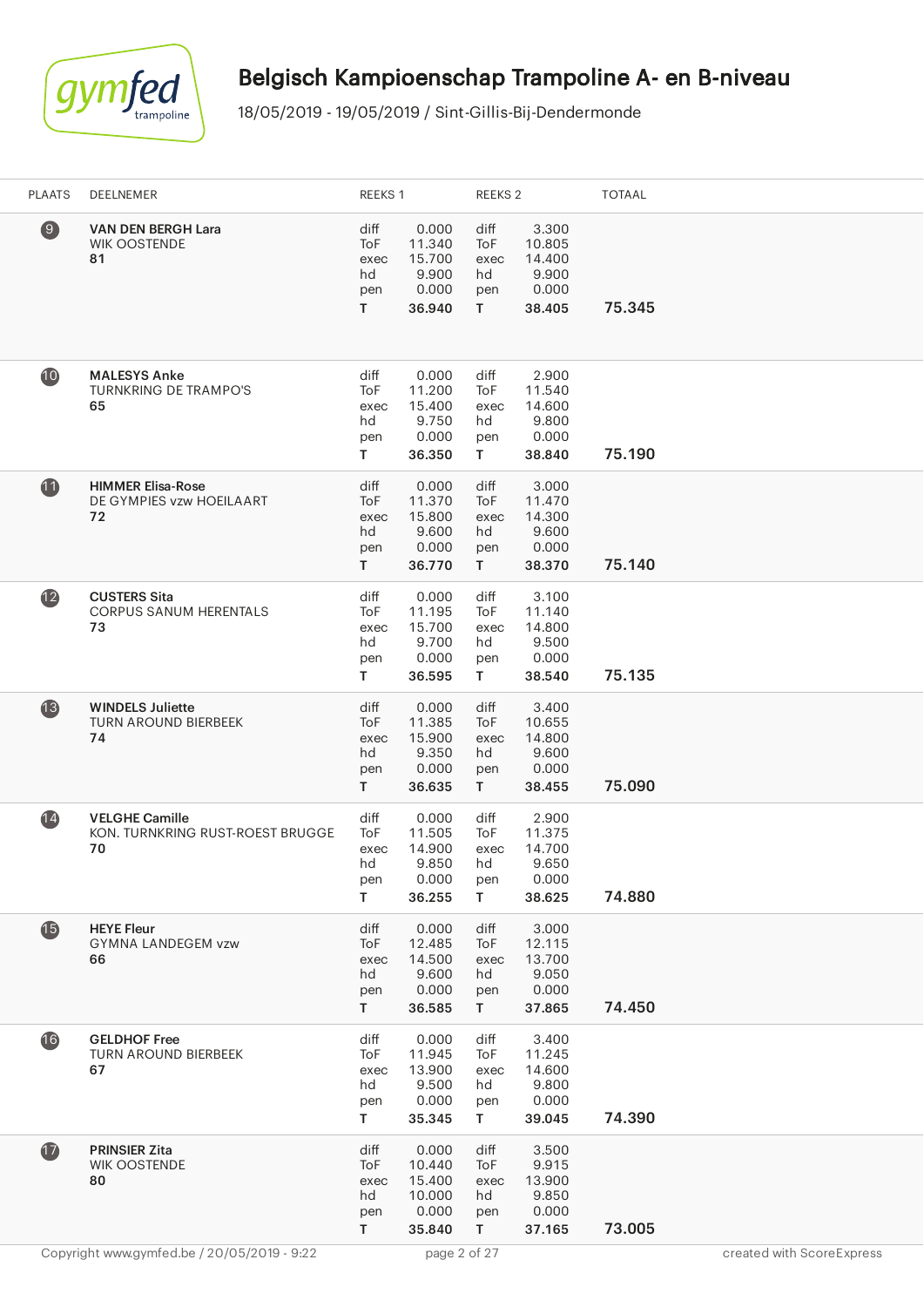

| <b>PLAATS</b>   | DEELNEMER                                                      |                                         | <b>REEKS 1</b>                                        |                                       | REEKS 2                                               | <b>TOTAAL</b> |
|-----------------|----------------------------------------------------------------|-----------------------------------------|-------------------------------------------------------|---------------------------------------|-------------------------------------------------------|---------------|
| $\overline{18}$ | <b>DE GRYZE Luna</b><br><b>FLIK FLAK ZAFFELARE</b><br>71       | diff<br><b>ToF</b><br>exec<br>hd<br>pen | 0.000<br>10.825<br>14.400<br>9.000<br>0.000<br>34.225 | diff<br>ToF<br>exec<br>hd<br>pen<br>т | 3.300<br>10.805<br>14.400<br>9.650<br>0.000<br>38.155 | 72.380        |
| $\overline{19}$ | <b>DE WULF Marie</b><br>KON. TURNKRING RUST-ROEST BRUGGE<br>79 | diff<br>ToF<br>exec<br>hd<br>pen        | 0.000<br>11.300<br>13.900<br>9.550<br>0.000<br>34.750 | diff<br>ToF<br>exec<br>hd<br>pen      | 2.900<br>11.220<br>13.200<br>9.450<br>0.000<br>36.770 | 71.520        |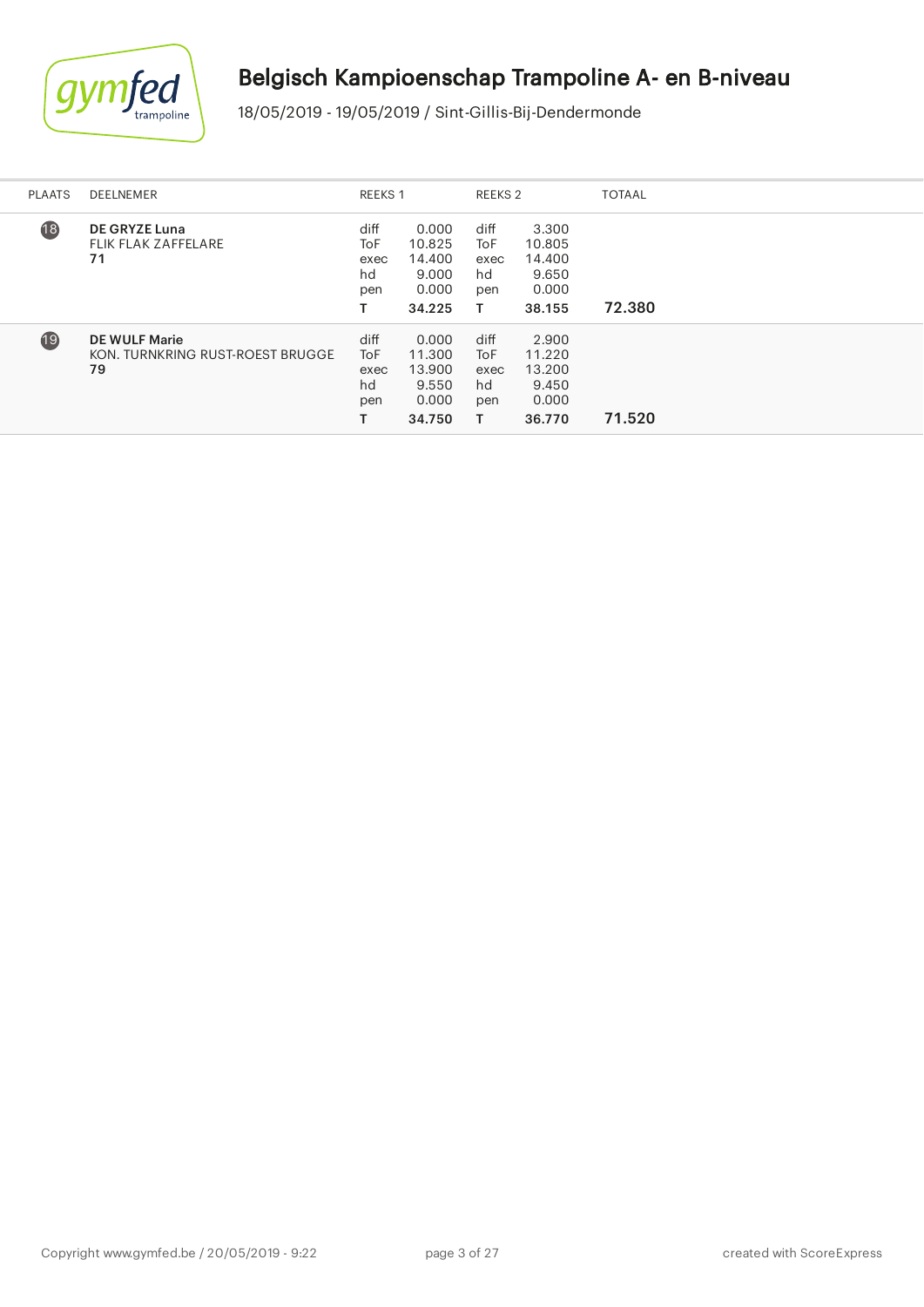

#### B - 11 JAAR MEISJES - QUALIFICATIE ALLROUND OPEN

| <b>PLAATS</b>                           | DEELNEMER                                                    | REEKS 1                                       |                                                        | REEKS <sub>2</sub>                     |                                                       | <b>TOTAAL</b> |
|-----------------------------------------|--------------------------------------------------------------|-----------------------------------------------|--------------------------------------------------------|----------------------------------------|-------------------------------------------------------|---------------|
| $\bf 0$                                 | <b>STRAGIER Julie</b><br>GO4GYM<br>82                        | diff<br><b>ToF</b><br>exec<br>hd<br>pen<br>T. | 0.000<br>11.625<br>17.100<br>9.800<br>0.000<br>38.525  | diff<br>ToF<br>exec<br>hd<br>pen<br>T. | 3.000<br>11.505<br>17.100<br>9.850<br>0.000<br>41.455 | 79.980        |
| $\left( 2\right)$                       | <b>BRUGGEMAN Julie</b><br>FLIK FLAK ZAFFELARE<br>76          | diff<br>ToF<br>exec<br>hd<br>pen<br>T.        | 0.000<br>12.400<br>16.400<br>9.550<br>0.000<br>38.350  | diff<br>ToF<br>exec<br>hd<br>pen<br>T. | 3.500<br>11.975<br>15.200<br>9.800<br>0.000<br>40.475 | 78.825        |
| 8                                       | <b>BEYEN Jade</b><br>TURNCLUB DE ZEESTER vzw<br>83           | diff<br>ToF<br>exec<br>hd<br>pen<br>T.        | 0.000<br>11.850<br>15.300<br>9.900<br>0.000<br>37.050  | diff<br>ToF<br>exec<br>hd<br>pen<br>T. | 2.800<br>12.720<br>15.200<br>9.750<br>0.000<br>40.470 | 77.520        |
| $\left( \frac{1}{2} \right)$            | VAN DER HEYDEN Jade<br><b>TURNCLUB VARSENARE</b><br>64       | diff<br>ToF<br>exec<br>hd<br>pen<br>T.        | 0.000<br>10.950<br>16.200<br>9.750<br>0.000<br>36.900  | diff<br>ToF<br>exec<br>hd<br>pen<br>T. | 3.300<br>10.905<br>15.800<br>9.900<br>0.000<br>39.905 | 76.805        |
| 6                                       | <b>GEENS Noor</b><br><b>TURN AROUND BIERBEEK</b><br>77       | diff<br>ToF<br>exec<br>hd<br>pen<br>T         | 0.000<br>11.545<br>16.000<br>10.000<br>0.000<br>37.545 | diff<br>ToF<br>exec<br>hd<br>pen<br>T. | 3.400<br>10.990<br>14.900<br>9.550<br>0.000<br>38.840 | 76.385        |
| $6$                                     | <b>WISSEKERKE Gwen</b><br>AKTIVA BERENDRECHT<br>75           | diff<br>ToF<br>exec<br>hd<br>pen<br>T.        | 0.000<br>12.115<br>14.800<br>10.000<br>0.000<br>36.915 | diff<br>ToF<br>exec<br>hd<br>pen<br>T. | 2.400<br>11.880<br>15.200<br>9.900<br>0.000<br>39.380 | 76.295        |
| $\bullet$                               | <b>VAN HAUTE Jinte</b><br>DES BEVEREN vzw<br>68              | diff<br>ToF<br>exec<br>hd<br>pen<br>T.        | 0.000<br>11.365<br>15.600<br>9.800<br>0.000<br>36.765  | diff<br>ToF<br>exec<br>hd<br>pen<br>T. | 3.500<br>11.160<br>14.700<br>9.700<br>0.000<br>39.060 | 75.825        |
| $\begin{array}{c} \hline 8 \end{array}$ | <b>VANDEVERRE Emma</b><br><b>TURNKRING DE TRAMPO'S</b><br>69 | diff<br>ToF<br>exec<br>hd<br>pen<br>T         | 0.000<br>11.320<br>15.800<br>9.800<br>0.000<br>36.920  | diff<br>ToF<br>exec<br>hd<br>pen<br>T. | 3.500<br>11.235<br>14.600<br>9.550<br>0.000<br>38.885 | 75.805        |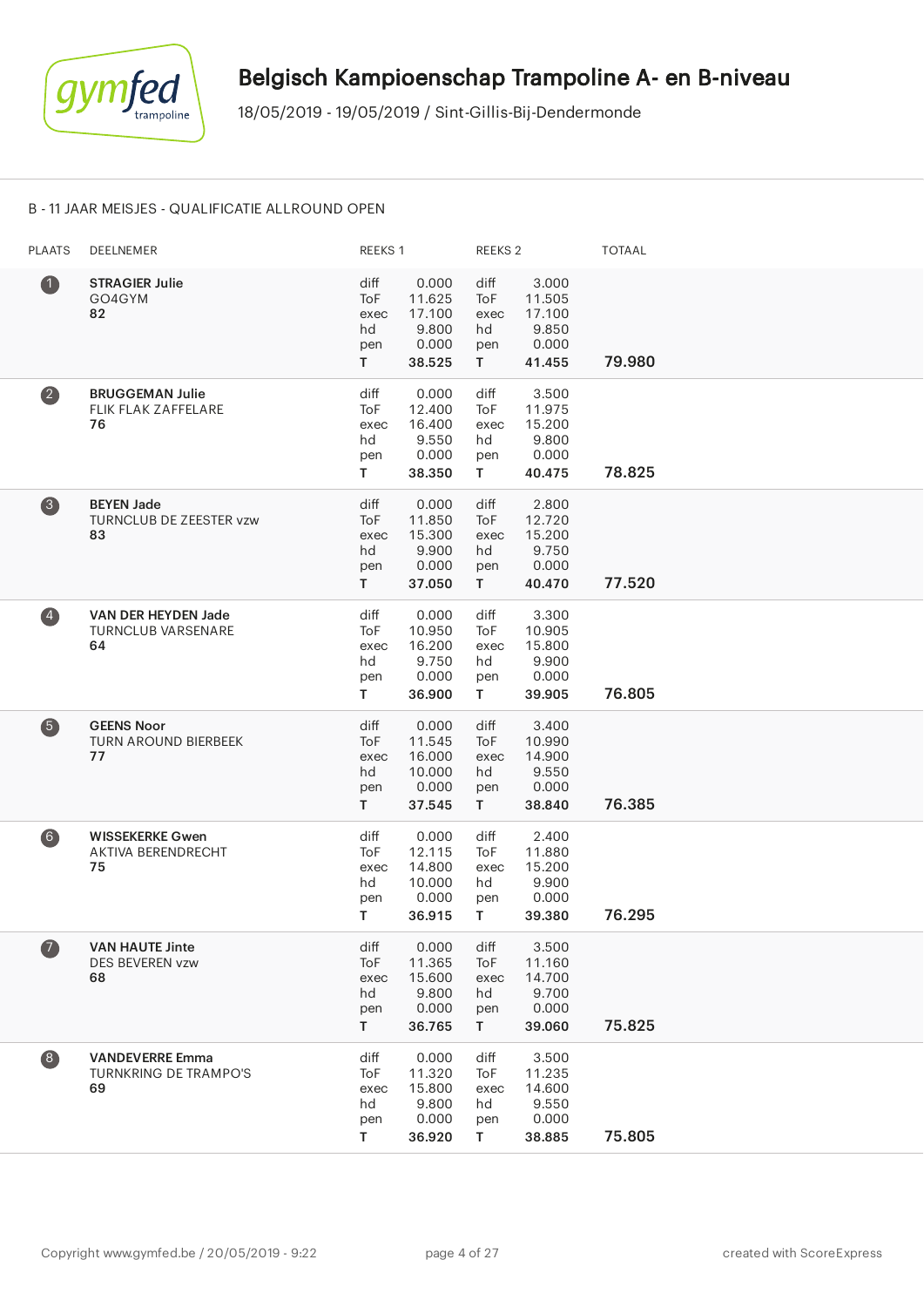

| <b>PLAATS</b>   | DEELNEMER                                                       | REEKS 1                                |                                                       | REEKS 2                                          |                                                       | <b>TOTAAL</b> |                           |
|-----------------|-----------------------------------------------------------------|----------------------------------------|-------------------------------------------------------|--------------------------------------------------|-------------------------------------------------------|---------------|---------------------------|
| $\circledcirc$  | <b>STAPPERS Jitse</b><br>DUINRAKKERS HECHTEL-EKSEL<br>78        | diff<br>ToF<br>exec<br>hd<br>pen<br>T. | 0.000<br>11.725<br>15.300<br>9.300<br>0.000<br>36.325 | diff<br>ToF<br>exec<br>hd<br>pen<br>T.           | 3.200<br>11.540<br>14.500<br>9.900<br>0.000<br>39.140 | 75.465        |                           |
| 10              | <b>VAN DEN BERGH Lara</b><br><b>WIK OOSTENDE</b><br>81          | diff<br>ToF<br>exec<br>hd<br>pen<br>T. | 0.000<br>11.340<br>15.700<br>9.900<br>0.000<br>36.940 | diff<br>ToF<br>exec<br>hd<br>pen<br>T.           | 3.300<br>10.805<br>14.400<br>9.900<br>0.000<br>38.405 | 75.345        |                           |
| 11              | <b>MALESYS Anke</b><br><b>TURNKRING DE TRAMPO'S</b><br>65       | diff<br>ToF<br>exec<br>hd<br>pen<br>T  | 0.000<br>11.200<br>15.400<br>9.750<br>0.000<br>36.350 | diff<br>ToF<br>exec<br>hd<br>pen<br>$\mathsf{T}$ | 2.900<br>11.540<br>14.600<br>9.800<br>0.000<br>38.840 | 75.190        |                           |
| $\mathbf{12}$   | <b>HIMMER Elisa-Rose</b><br>DE GYMPIES vzw HOEILAART<br>72      | diff<br>ToF<br>exec<br>hd<br>pen<br>T  | 0.000<br>11.370<br>15.800<br>9.600<br>0.000<br>36.770 | diff<br>ToF<br>exec<br>hd<br>pen<br>T            | 3.000<br>11.470<br>14.300<br>9.600<br>0.000<br>38.370 | 75.140        |                           |
| $\overline{13}$ | <b>CUSTERS Sita</b><br><b>CORPUS SANUM HERENTALS</b><br>73      | diff<br>ToF<br>exec<br>hd<br>pen<br>T. | 0.000<br>11.195<br>15.700<br>9.700<br>0.000<br>36.595 | diff<br>ToF<br>exec<br>hd<br>pen<br>T.           | 3.100<br>11.140<br>14.800<br>9.500<br>0.000<br>38.540 | 75.135        |                           |
| (14)            | <b>WINDELS Juliette</b><br><b>TURN AROUND BIERBEEK</b><br>74    | diff<br>ToF<br>exec<br>hd<br>pen<br>T. | 0.000<br>11.385<br>15.900<br>9.350<br>0.000<br>36.635 | diff<br>ToF<br>exec<br>hd<br>pen<br>T.           | 3.400<br>10.655<br>14.800<br>9.600<br>0.000<br>38.455 | 75.090        |                           |
| $\mathbf{G}$    | <b>VELGHE Camille</b><br>KON. TURNKRING RUST-ROEST BRUGGE<br>70 | diff<br>ToF<br>exec<br>hd<br>pen<br>T. | 0.000<br>11.505<br>14.900<br>9.850<br>0.000<br>36.255 | diff<br>ToF<br>exec<br>hd<br>pen<br>T.           | 2.900<br>11.375<br>14.700<br>9.650<br>0.000<br>38.625 | 74.880        |                           |
| 16              | <b>HEYE Fleur</b><br><b>GYMNA LANDEGEM vzw</b><br>66            | diff<br>ToF<br>exec<br>hd<br>pen<br>T. | 0.000<br>12.485<br>14.500<br>9.600<br>0.000<br>36.585 | diff<br>ToF<br>exec<br>hd<br>pen<br>T.           | 3.000<br>12.115<br>13.700<br>9.050<br>0.000<br>37.865 | 74.450        |                           |
| $\mathbf{D}$    | <b>GELDHOF Free</b><br><b>TURN AROUND BIERBEEK</b><br>67        | diff<br>ToF<br>exec<br>hd<br>pen<br>T  | 0.000<br>11.945<br>13.900<br>9.500<br>0.000<br>35.345 | diff<br>ToF<br>exec<br>hd<br>pen<br>T            | 3.400<br>11.245<br>14.600<br>9.800<br>0.000<br>39.045 | 74.390        |                           |
|                 | Copyright www.gymfed.be / 20/05/2019 - 9:22                     |                                        | page 5 of 27                                          |                                                  |                                                       |               | created with ScoreExpress |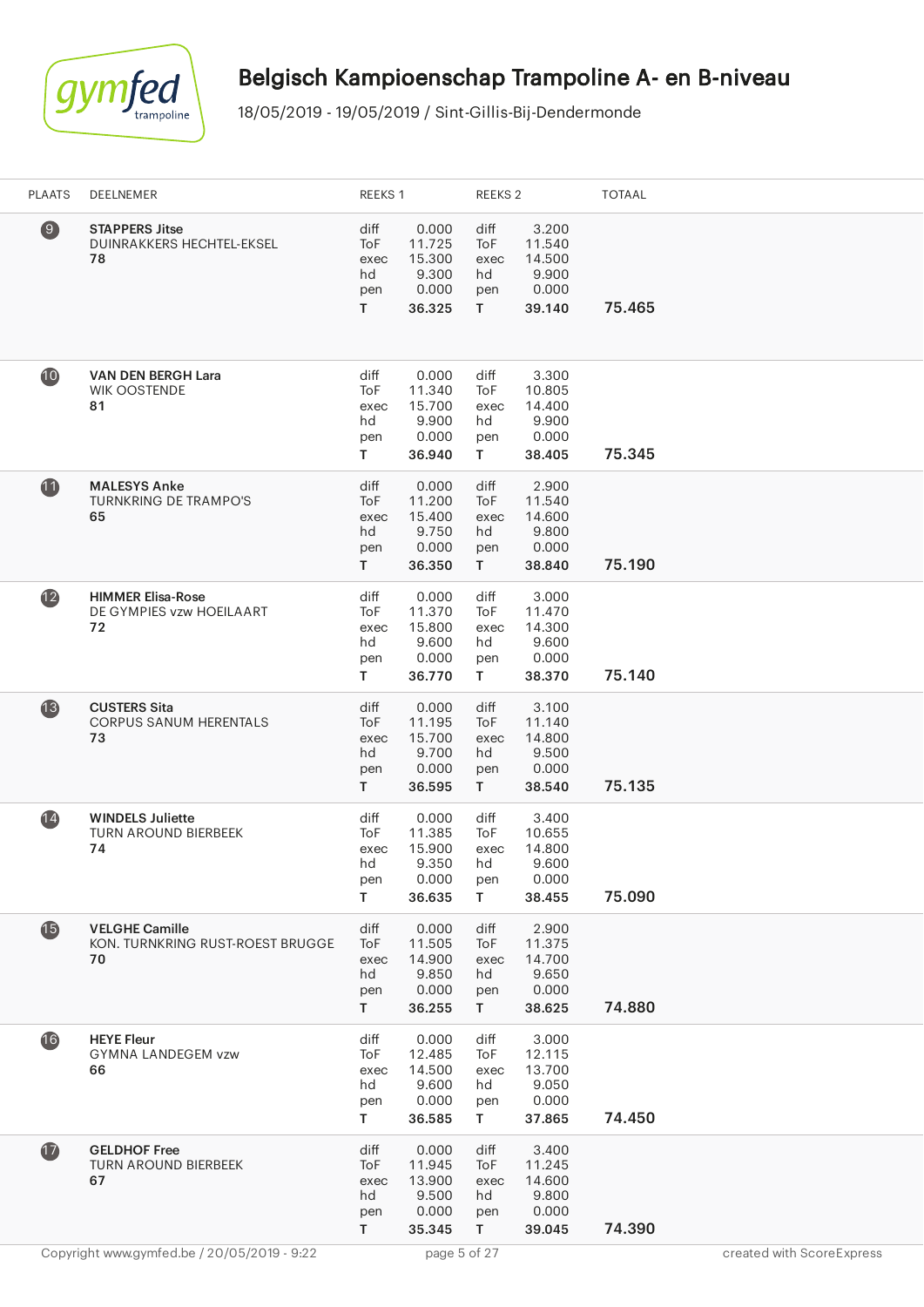

| <b>PLAATS</b>   | <b>DEELNEMER</b>                                               | REEKS 1                                |                                                        | REEKS 2                                |                                                       | <b>TOTAAL</b> |
|-----------------|----------------------------------------------------------------|----------------------------------------|--------------------------------------------------------|----------------------------------------|-------------------------------------------------------|---------------|
| $\overline{18}$ | <b>PRINSIER Zita</b><br><b>WIK OOSTENDE</b><br>80              | diff<br>ToF<br>exec<br>hd<br>pen<br>T. | 0.000<br>10.440<br>15.400<br>10.000<br>0.000<br>35.840 | diff<br>ToF<br>exec<br>hd<br>pen<br>T. | 3.500<br>9.915<br>13.900<br>9.850<br>0.000<br>37.165  | 73.005        |
| 19              | <b>DE GRYZE Luna</b><br><b>FLIK FLAK ZAFFELARE</b><br>71       | diff<br>ToF<br>exec<br>hd<br>pen<br>T. | 0.000<br>10.825<br>14.400<br>9.000<br>0.000<br>34.225  | diff<br>ToF<br>exec<br>hd<br>pen<br>T. | 3.300<br>10.805<br>14.400<br>9.650<br>0.000<br>38.155 | 72.380        |
| 20              | <b>DE WULF Marie</b><br>KON. TURNKRING RUST-ROEST BRUGGE<br>79 | diff<br>ToF<br>exec<br>hd<br>pen<br>T. | 0.000<br>11.300<br>13.900<br>9.550<br>0.000<br>34.750  | diff<br>ToF<br>exec<br>hd<br>pen<br>Τ  | 2.900<br>11.220<br>13.200<br>9.450<br>0.000<br>36.770 | 71.520        |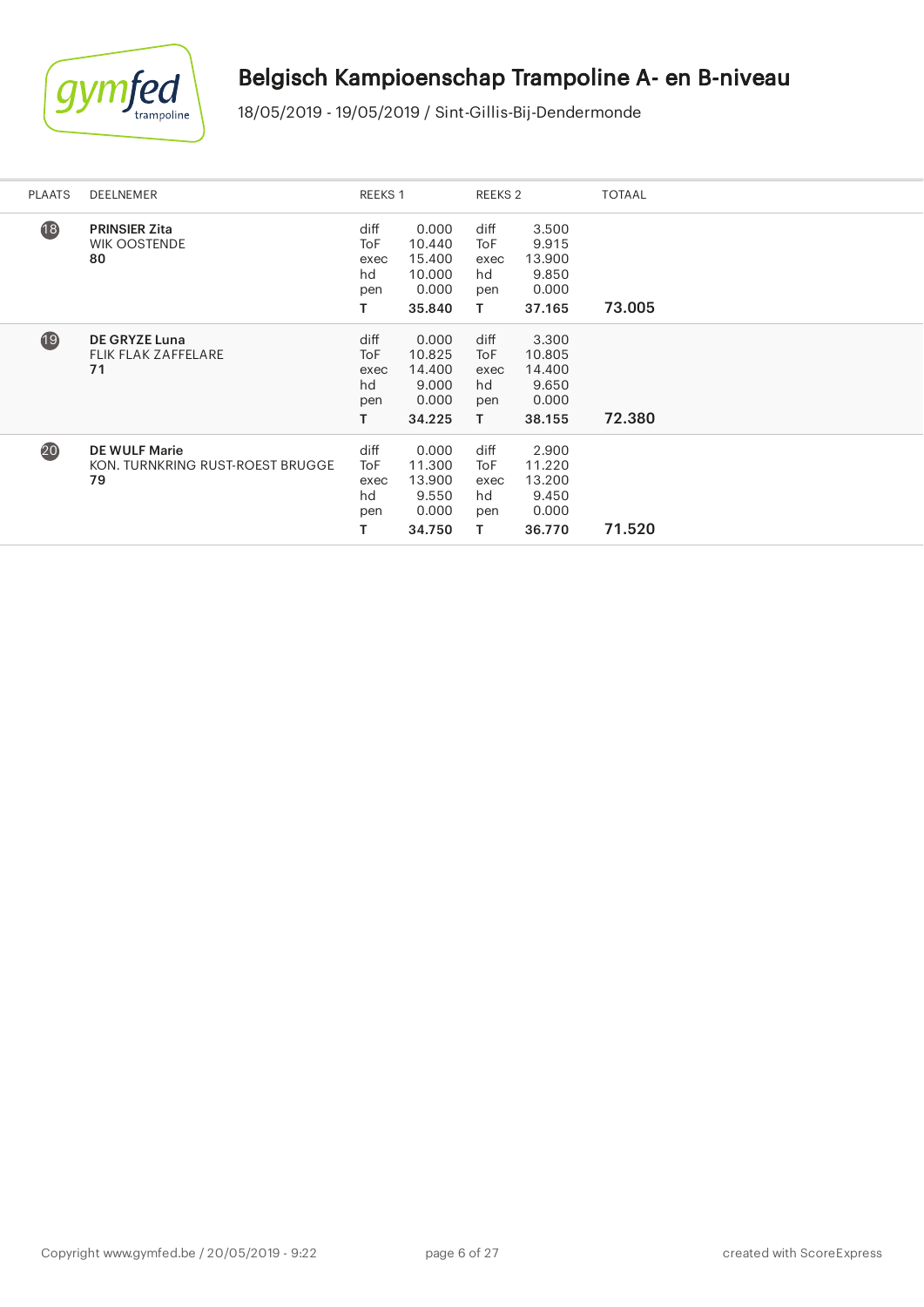

#### B - 11 JAAR JONGENS - QUALIFICATIE ALLROUND

| <b>PLAATS</b>           | DEELNEMER                                                        | REEKS 1                                       |                                                       | REEKS <sub>2</sub>                            |                                                       | <b>TOTAAL</b> |
|-------------------------|------------------------------------------------------------------|-----------------------------------------------|-------------------------------------------------------|-----------------------------------------------|-------------------------------------------------------|---------------|
| $\bf{1}$                | <b>NKAWABA KOBO Mathis</b><br><b>BLAUWPUT OMNISPORT</b><br>88    | diff<br>ToF<br>exec<br>hd<br>pen<br>T.        | 0.000<br>12.740<br>15.400<br>9.900<br>0.000<br>38.040 | diff<br><b>ToF</b><br>exec<br>hd<br>pen<br>T. | 3.000<br>12.330<br>14.200<br>9.750<br>0.000<br>39.280 | 77.320        |
| $\overline{\mathbf{2}}$ | <b>VAN HULLEBUS Benoît</b><br><b>TURNCLUB VARSENARE</b><br>91    | diff<br>ToF<br>exec<br>hd<br>pen<br>T.        | 0.000<br>11.390<br>16.100<br>9.650<br>0.000<br>37.140 | diff<br><b>ToF</b><br>exec<br>hd<br>pen<br>T. | 3.300<br>11.785<br>14.900<br>9.650<br>0.000<br>39.635 | 76.775        |
| $\bullet$               | <b>VERHEYEN Finn</b><br><b>BLAUWPUT OMNISPORT</b><br>87          | diff<br>ToF<br>exec<br>hd<br>pen<br>T.        | 0.000<br>12.305<br>15.000<br>9.350<br>0.000<br>36.655 | diff<br>ToF<br>exec<br>hd<br>pen<br>T.        | 3.700<br>12.520<br>13.500<br>9.600<br>0.000<br>39.320 | 75.975        |
| $\left( 4\right)$       | <b>VAN DER GOTEN Hannes</b><br><b>TURN AROUND BIERBEEK</b><br>89 | diff<br><b>ToF</b><br>exec<br>hd<br>pen<br>T. | 0.000<br>10.980<br>15.500<br>9.950<br>0.000<br>36.430 | diff<br><b>ToF</b><br>exec<br>hd<br>pen<br>T. | 2.900<br>10.910<br>14.600<br>8.950<br>0.000<br>37.360 | 73.790        |
| $\bullet$               | <b>GOOSSENS Tibo</b><br>GYMMAX vzw<br>90                         | diff<br>ToF<br>exec<br>hd<br>pen<br>T.        | 0.000<br>11.720<br>14.000<br>9.250<br>0.000<br>34.970 | diff<br><b>ToF</b><br>exec<br>hd<br>pen<br>T. | 3.500<br>11.625<br>13.300<br>9.500<br>0.000<br>37.925 | 72.895        |
| $6$                     | <b>SMEYERS Dean</b><br>PALFIT PAAL vzw<br>86                     | diff<br>ToF<br>exec<br>hd<br>pen<br>T.        | 0.000<br>11.465<br>12.800<br>9.100<br>0.000<br>33.365 | diff<br>ToF<br>exec<br>hd<br>pen<br>T.        | 3.500<br>11.285<br>12.500<br>9.250<br>0.000<br>36.535 | 69.900        |
| $\bullet$               | <b>PEETERS Aymeric</b><br>KON. DIESTSE TURNKRING<br>85           | diff<br>ToF<br>exec<br>hd<br>pen<br>T.        | 0.000<br>3.850<br>4.400<br>2.800<br>0.000<br>11.050   | diff<br>ToF<br>exec<br>hd<br>pen<br>T.        | 3.100<br>12.100<br>14.300<br>9.600<br>0.000<br>39.100 | 50.150        |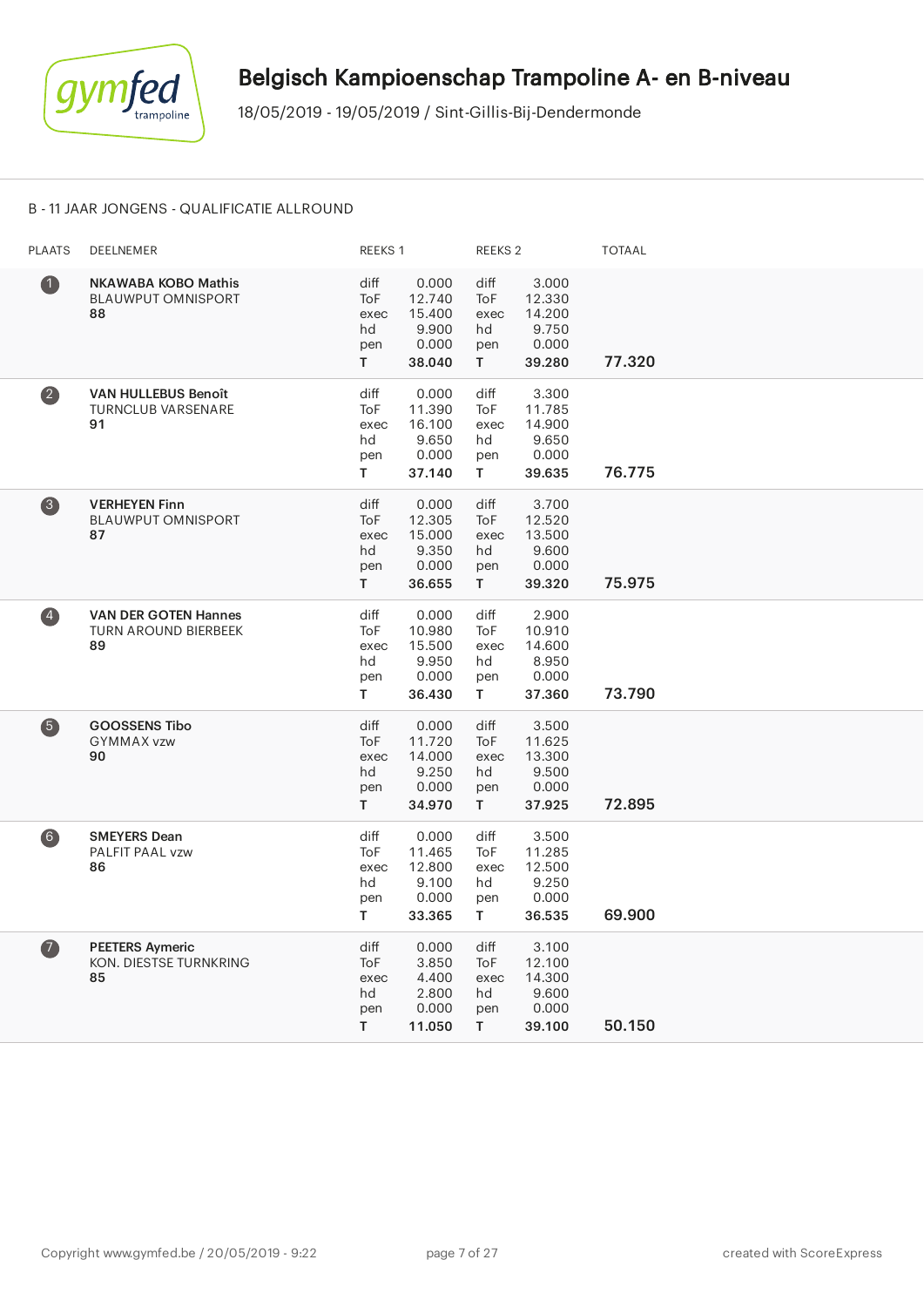

#### B - 12 JAAR JONGENS - QUALIFICATIE ALLROUND

| <b>PLAATS</b>      | <b>DEELNEMER</b>                                            | REEKS 1                                |                                                       | REEKS <sub>2</sub>                              |                                                        | <b>TOTAAL</b> |
|--------------------|-------------------------------------------------------------|----------------------------------------|-------------------------------------------------------|-------------------------------------------------|--------------------------------------------------------|---------------|
| $\bullet$          | <b>DELANOTE Lucas</b><br><b>BLAUWPUT OMNISPORT</b><br>114   | diff<br>ToF<br>exec<br>hd<br>pen<br>T. | 0.000<br>13.405<br>16.200<br>9.550<br>0.000<br>39.155 | diff<br>ToF<br>exec<br>hd<br>pen<br>T.          | 3.700<br>13.310<br>15.700<br>10.000<br>0.000<br>42.710 | 81.865        |
| $\left( 2\right)$  | <b>ILIAENS Lukas</b><br><b>BLAUWPUT OMNISPORT</b><br>116    | diff<br>ToF<br>exec<br>hd<br>pen<br>T  | 0.000<br>12.965<br>15.500<br>9.650<br>0.000<br>38.115 | diff<br>ToF<br>exec<br>hd<br>pen<br>$\mathsf T$ | 4.400<br>11.825<br>14.600<br>9.400<br>0.000<br>40.225  | 78.340        |
| $\left( 3 \right)$ | <b>BECQUART Charlot</b><br>VASTE VUIST LAUWE<br>119         | diff<br>ToF<br>exec<br>hd<br>pen<br>T. | 0.000<br>12.450<br>15.400<br>9.900<br>0.000<br>37.750 | diff<br>ToF<br>exec<br>hd<br>pen<br>T.          | 4.500<br>11.455<br>14.400<br>9.800<br>0.000<br>40.155  | 77.905        |
| $\left( 4\right)$  | <b>VANDUYVER Arthur</b><br><b>TURNCLUB VARSENARE</b><br>111 | diff<br>ToF<br>exec<br>hd<br>pen<br>T. | 0.000<br>11.705<br>15.400<br>9.650<br>0.000<br>36.755 | diff<br>ToF<br>exec<br>hd<br>pen<br>T.          | 4.300<br>11.585<br>15.500<br>9.350<br>0.000<br>40.735  | 77.490        |
| 6                  | VAN DER HEYDEN Ty<br><b>TURNCLUB VARSENARE</b><br>117       | diff<br>ToF<br>exec<br>hd<br>pen<br>T. | 0.000<br>11.875<br>14.600<br>9.750<br>0.000<br>36.225 | diff<br><b>ToF</b><br>exec<br>hd<br>pen<br>T.   | 3.700<br>11.880<br>14.300<br>9.750<br>0.000<br>39.630  | 75.855        |
| 6)                 | <b>ACHTEN Nant</b><br>TK OLYMPIA ZONHOVEN vzw<br>120        | diff<br>ToF<br>exec<br>hd<br>pen<br>T. | 0.000<br>13.295<br>12.900<br>9.900<br>0.000<br>36.095 | diff<br>ToF<br>exec<br>hd<br>pen<br>T.          | 4.400<br>12.440<br>11.700<br>9.700<br>0.000<br>38.240  | 74.335        |
| $\bullet$          | <b>LEMEY Joaquim</b><br><b>GYMCLUB ALTIS EEKLO</b><br>113   | diff<br>ToF<br>exec<br>hd<br>pen<br>T  | 0.000<br>11.130<br>14.500<br>9.450<br>0.000<br>35.080 | diff<br>ToF<br>exec<br>hd<br>pen<br>T.          | 4.100<br>10.510<br>13.100<br>9.400<br>0.000<br>37.110  | 72.190        |
| $\left( 8\right)$  | VAN MEERBEECK Kyan<br><b>AKTIVA BERENDRECHT</b><br>115      | diff<br>ToF<br>exec<br>hd<br>pen<br>T. | 0.000<br>12.050<br>14.000<br>9.300<br>0.000<br>35.350 | diff<br>ToF<br>exec<br>hd<br>pen<br>T.          | 3.200<br>11.110<br>13.300<br>9.000<br>0.000<br>36.610  | 71.960        |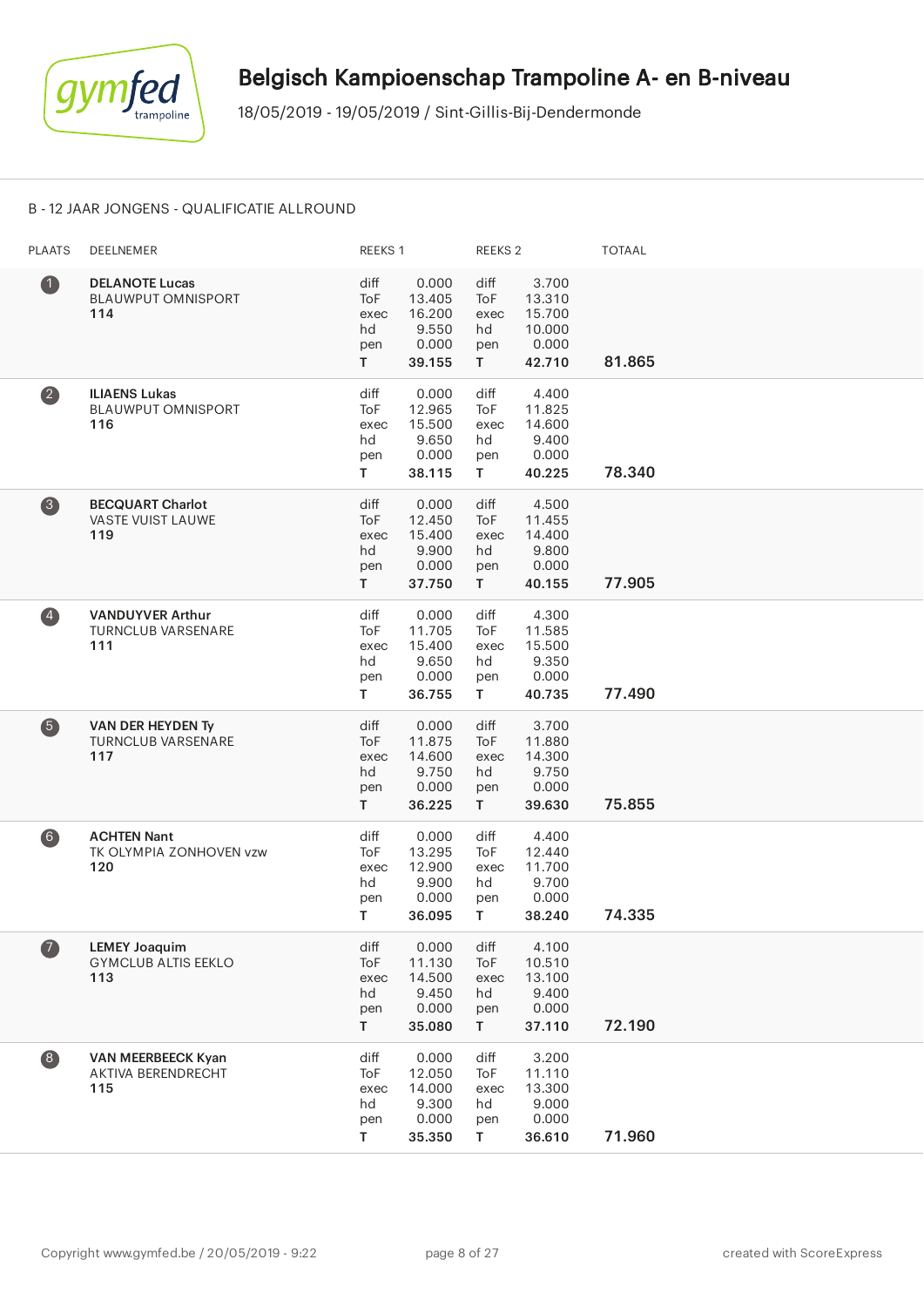

| <b>PLAATS</b> | DEELNEMER                                           | REEKS 1                          |                                                       | REEKS 2                          |                                                       | <b>TOTAAL</b> |
|---------------|-----------------------------------------------------|----------------------------------|-------------------------------------------------------|----------------------------------|-------------------------------------------------------|---------------|
| $\Theta$      | <b>VAN DAELE Yari</b><br><b>WIK OOSTENDE</b><br>112 | diff<br>ToF<br>exec<br>hd<br>pen | 0.000<br>10.330<br>13.200<br>9.650<br>0.000<br>33.180 | diff<br>ToF<br>exec<br>hd<br>pen | 2.900<br>10.435<br>13.600<br>9.500<br>0.000<br>36.435 | 69.615        |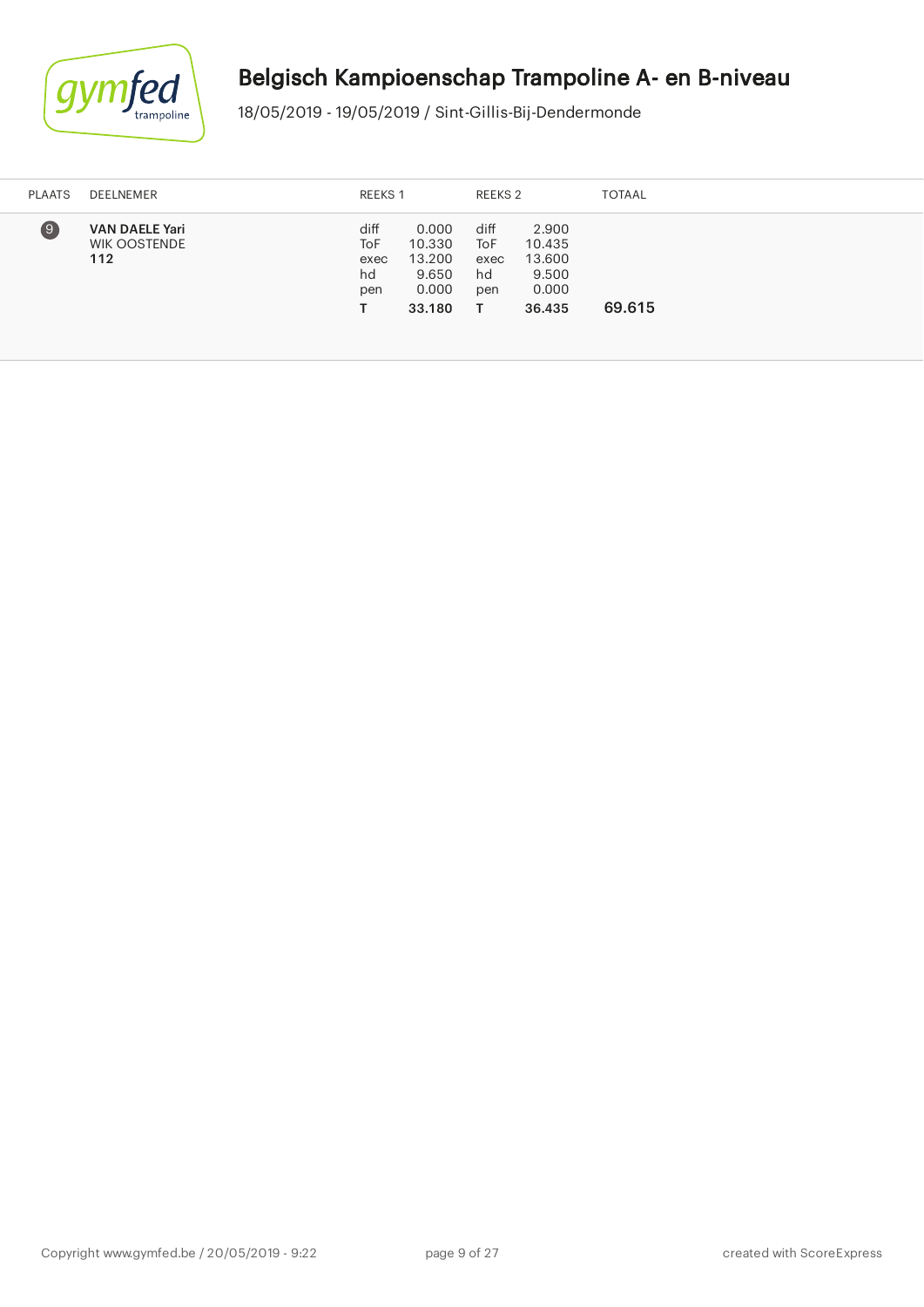

#### B - 12 JAAR MEISJES - QUALIFICATIE ALLROUND

| <b>PLAATS</b>      | DEELNEMER                                                       | REEKS 1                                |                                                       | REEKS <sub>2</sub>                              |                                                       | <b>TOTAAL</b> |
|--------------------|-----------------------------------------------------------------|----------------------------------------|-------------------------------------------------------|-------------------------------------------------|-------------------------------------------------------|---------------|
| $\bullet$          | <b>DE L'ARBRE Fem</b><br><b>CORPUS SANUM HERENTALS</b><br>105   | diff<br>ToF<br>exec<br>hd<br>pen<br>T. | 0.000<br>13.325<br>15.400<br>9.400<br>0.000<br>38.125 | diff<br>ToF<br>exec<br>hd<br>pen<br>T.          | 4.300<br>12.755<br>15.200<br>9.350<br>0.000<br>41.605 | 79.730        |
| $\left( 2\right)$  | DE VLEESSCHAUWER Jade<br>GYMNA LANDEGEM vzw<br>109              | diff<br>ToF<br>exec<br>hd<br>pen<br>T. | 0.000<br>12.595<br>15.600<br>9.300<br>0.000<br>37.495 | diff<br>ToF<br>exec<br>hd<br>pen<br>T.          | 4.400<br>12.960<br>14.700<br>9.800<br>0.000<br>41.860 | 79.355        |
| $\left( 3 \right)$ | <b>VAN STEENKISTE Camille</b><br>SPORTAC DEINZE vzw<br>94       | diff<br>ToF<br>exec<br>hd<br>pen<br>T. | 0.000<br>11.825<br>15.800<br>9.600<br>0.000<br>37.225 | diff<br>ToF<br>exec<br>hd<br>pen<br>$\mathsf T$ | 3.900<br>11.555<br>14.600<br>9.600<br>0.000<br>39.655 | 76.880        |
| $\left( 4\right)$  | <b>MARTELE Sara</b><br><b>TURNKRING OOSTAKKER</b><br>97         | diff<br>ToF<br>exec<br>hd<br>pen<br>T. | 0.000<br>11.935<br>15.200<br>9.650<br>0.000<br>36.785 | diff<br>ToF<br>exec<br>hd<br>pen<br>T.          | 4.300<br>11.840<br>14.200<br>9.750<br>0.000<br>40.090 | 76.875        |
| 6                  | <b>GILISSEN Anouk</b><br><b>TURN AROUND BIERBEEK</b><br>98      | diff<br>ToF<br>exec<br>hd<br>pen<br>T. | 0.000<br>11.695<br>15.400<br>9.700<br>0.000<br>36.795 | diff<br>ToF<br>exec<br>hd<br>pen<br>T.          | 4.500<br>11.505<br>14.800<br>9.250<br>0.000<br>40.055 | 76.850        |
| 6)                 | VAN DE VOORDE Kyra<br>KON. TURNKRING RUST-ROEST BRUGGE<br>106   | diff<br>ToF<br>exec<br>hd<br>pen<br>T. | 0.000<br>12.140<br>15.900<br>9.600<br>0.000<br>37.640 | diff<br>ToF<br>exec<br>hd<br>pen<br>T.          | 3.700<br>11.630<br>14.400<br>9.050<br>0.000<br>38.780 | 76.420        |
| $\left( 7\right)$  | <b>CHIELENS Oona</b><br>KON. TURNKRING RUST-ROEST BRUGGE<br>107 | diff<br>ToF<br>exec<br>hd<br>pen<br>T. | 0.000<br>12.230<br>15.000<br>9.200<br>0.000<br>36.430 | diff<br>ToF<br>exec<br>hd<br>pen<br>T.          | 2.900<br>12.105<br>15.300<br>9.300<br>0.000<br>39.605 | 76.035        |
| $\left( 8\right)$  | <b>BOECKX Jitse</b><br><b>TURNKRING ALTIS HULSHOUT</b><br>102   | diff<br>ToF<br>exec<br>hd<br>pen<br>T  | 0.000<br>11.835<br>14.800<br>9.550<br>0.000<br>36.185 | diff<br>ToF<br>exec<br>hd<br>pen<br>T.          | 3.100<br>12.045<br>15.000<br>9.650<br>0.000<br>39.795 | 75.980        |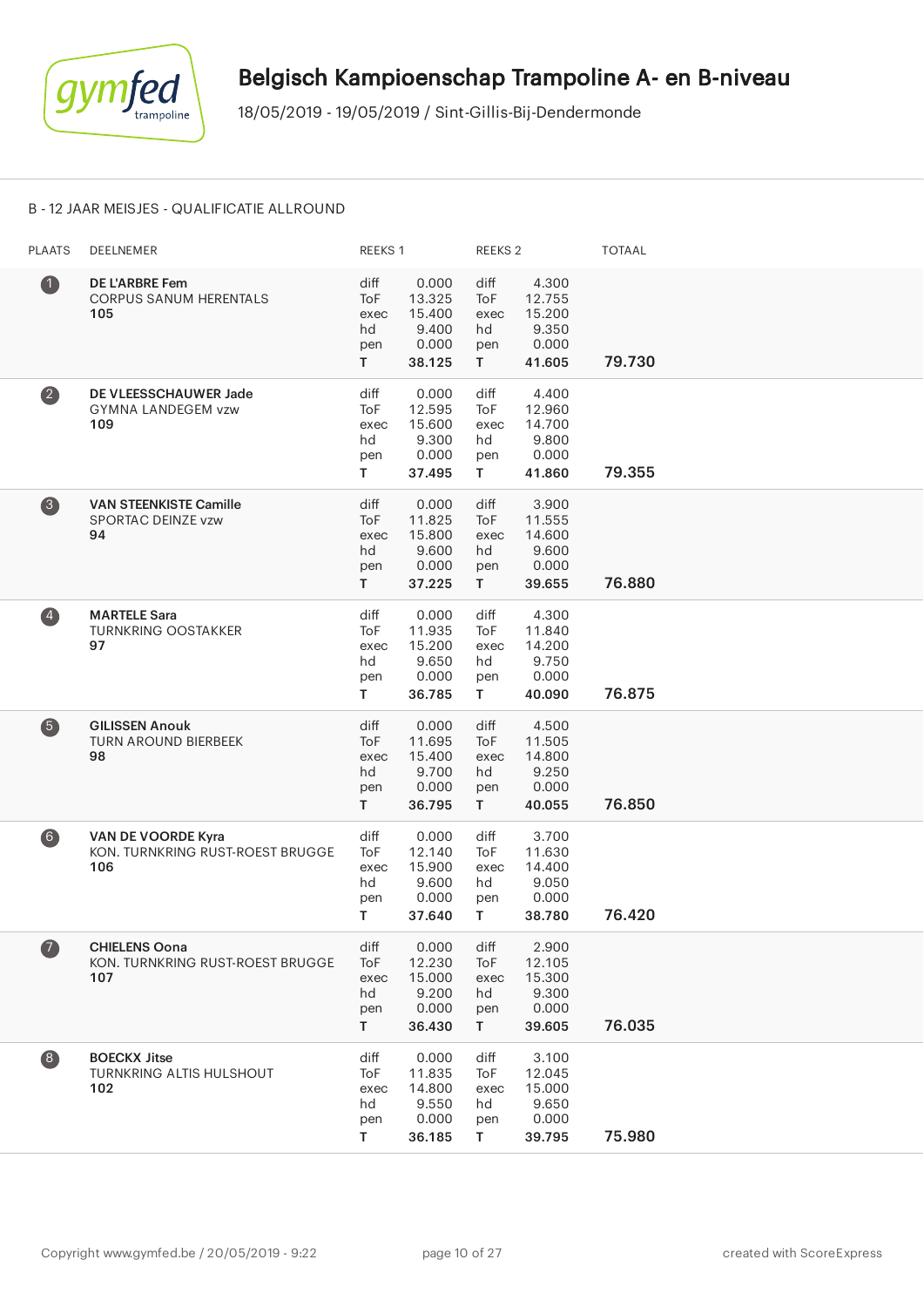

| <b>PLAATS</b> | DEELNEMER                                                           | REEKS 1                                          |                                                       | REEKS <sub>2</sub>                     |                                                       | <b>TOTAAL</b> |                           |
|---------------|---------------------------------------------------------------------|--------------------------------------------------|-------------------------------------------------------|----------------------------------------|-------------------------------------------------------|---------------|---------------------------|
| $\bigcirc$    | <b>DECLERCQ Elaja</b><br><b>GYMCLUB ALTIS EEKLO</b><br>103          | diff<br>ToF<br>exec<br>hd<br>pen<br>T.           | 0.000<br>11.650<br>14.400<br>9.750<br>0.000<br>35.800 | diff<br>ToF<br>exec<br>hd<br>pen<br>T. | 4.400<br>11.505<br>14.100<br>9.700<br>0.000<br>39.705 | 75.505        |                           |
| 10            | <b>HERMANS Lenka</b><br>KON. DIESTSE TURNKRING<br>509               | diff<br>ToF<br>exec<br>hd<br>pen<br>T.           | 0.000<br>11.750<br>14.700<br>9.800<br>0.000<br>36.250 | diff<br>ToF<br>exec<br>hd<br>pen<br>T  | 3.300<br>11.650<br>14.500<br>9.700<br>0.000<br>39.150 | 75.400        |                           |
| 1             | <b>SABBE Sien</b><br>VASTE VUIST LAUWE<br>101                       | diff<br><b>ToF</b><br>exec<br>hd<br>pen<br>T.    | 0.000<br>11.900<br>15.800<br>9.150<br>0.000<br>36.850 | diff<br>ToF<br>exec<br>hd<br>pen<br>T. | 3.400<br>11.745<br>14.700<br>8.650<br>0.000<br>38.495 | 75.345        |                           |
| $\mathbf{12}$ | <b>VERACHTERT Sien</b><br><b>GYM WESTERLO</b><br>104                | diff<br>ToF<br>exec<br>hd<br>pen<br>T.           | 0.000<br>11.435<br>13.400<br>9.800<br>0.000<br>34.635 | diff<br>ToF<br>exec<br>hd<br>pen<br>T. | 4.200<br>12.165<br>14.400<br>9.600<br>0.000<br>40.365 | 75.000        |                           |
| 13            | <b>LEYS Myrte</b><br>TURNKRING ALTIS HULSHOUT<br>95                 | diff<br>ToF<br>exec<br>hd<br>pen<br>$\mathsf{T}$ | 0.000<br>11.520<br>14.400<br>9.900<br>0.000<br>35.820 | diff<br>ToF<br>exec<br>hd<br>pen<br>T. | 2.900<br>11.830<br>14.000<br>9.550<br>0.000<br>38.280 | 74.100        |                           |
| (14)          | <b>VAN SCHIL Robine</b><br><b>TURNKRING ALTIS HULSHOUT</b><br>99    | diff<br>ToF<br>exec<br>hd<br>pen<br>T.           | 0.000<br>12.260<br>12.800<br>9.400<br>0.000<br>34.460 | diff<br>ToF<br>exec<br>hd<br>pen<br>T. | 2.900<br>12.485<br>14.400<br>9.450<br>0.000<br>39.235 | 73.695        |                           |
| $\bf \Phi$    | <b>PAUWELS Elien</b><br><b>DES BEVEREN vzw</b><br>100               | diff<br>ToF<br>exec<br>hd<br>pen<br>T.           | 0.000<br>10.915<br>14.100<br>8.650<br>0.000<br>33.665 | diff<br>ToF<br>exec<br>hd<br>pen<br>T. | 3.900<br>11.640<br>14.900<br>9.300<br>0.000<br>39.740 | 73.405        |                           |
| 16            | <b>CORVELEYN VAN HECKE Jitske</b><br>TURNCLUB DE ZEESTER vzw<br>110 | diff<br>ToF<br>exec<br>hd<br>pen<br>T.           | 0.000<br>12.110<br>14.200<br>9.600<br>2.000<br>33.910 | diff<br>ToF<br>exec<br>hd<br>pen<br>T  | 3.800<br>11.835<br>14.100<br>9.650<br>0.000<br>39.385 | 73.295        |                           |
| $\bf{D}$      | <b>VERSELE Marieke</b><br><b>GYMMAX vzw</b><br>93                   | diff<br>ToF<br>exec<br>hd<br>pen<br>T.           | 0.000<br>10.535<br>13.500<br>9.200<br>0.000<br>33.235 | diff<br>ToF<br>exec<br>hd<br>pen<br>T  | 4.200<br>10.825<br>14.600<br>9.550<br>0.000<br>39.175 | 72.410        |                           |
|               | Copyright www.gymfed.be / 20/05/2019 - 9:22                         |                                                  | page 11 of 27                                         |                                        |                                                       |               | created with ScoreExpress |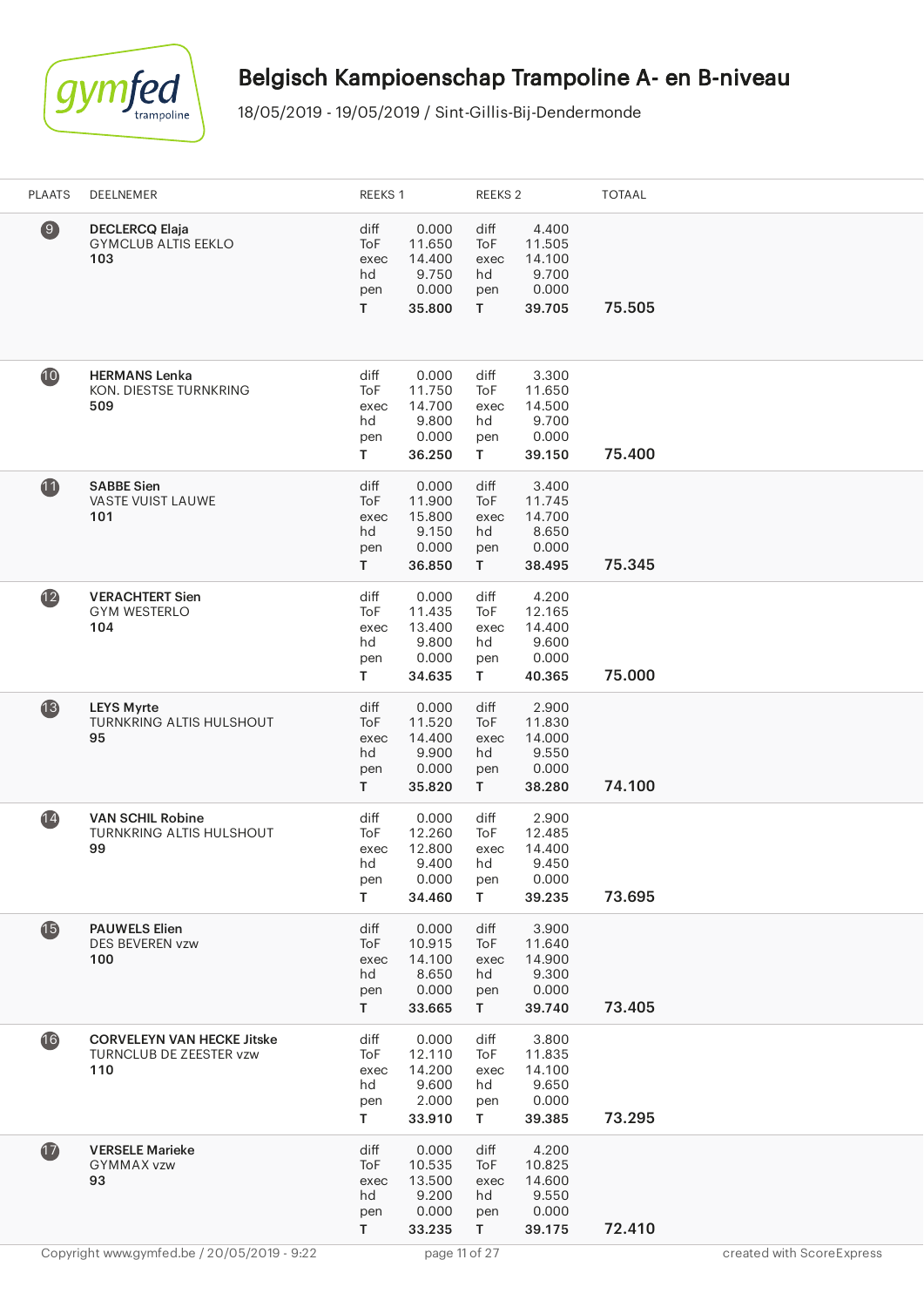

i.

# Belgisch Kampioenschap Trampoline A- en B-niveau

| <b>PLAATS</b>   | <b>DEELNEMER</b>                                             | <b>REEKS 1</b>                   |                                                       | REEKS 2                               |                                                       | <b>TOTAAL</b> |
|-----------------|--------------------------------------------------------------|----------------------------------|-------------------------------------------------------|---------------------------------------|-------------------------------------------------------|---------------|
| $\overline{18}$ | <b>VANTHILLO LORE</b><br><b>TURNCLUB ATLETIKA GENT</b><br>96 | diff<br>ToF<br>exec<br>hd<br>pen | 0.000<br>10.720<br>13.300<br>9.600<br>0.000<br>33.620 | diff<br>ToF<br>exec<br>hd<br>pen<br>т | 3.300<br>11.035<br>12,800<br>8.900<br>0.000<br>36.035 | 69.655        |
| 19              | <b>ENGELEN Hanne</b><br>PALFIT PAAL vzw<br>108               | diff<br>ToF<br>exec<br>hd<br>pen | 0.000<br>11.670<br>14.100<br>9.800<br>0.000<br>35.570 | diff<br>ToF<br>exec<br>hd<br>pen<br>т | 1.000<br>1.245<br>1.200<br>0.850<br>0.000<br>4.295    | 39.865        |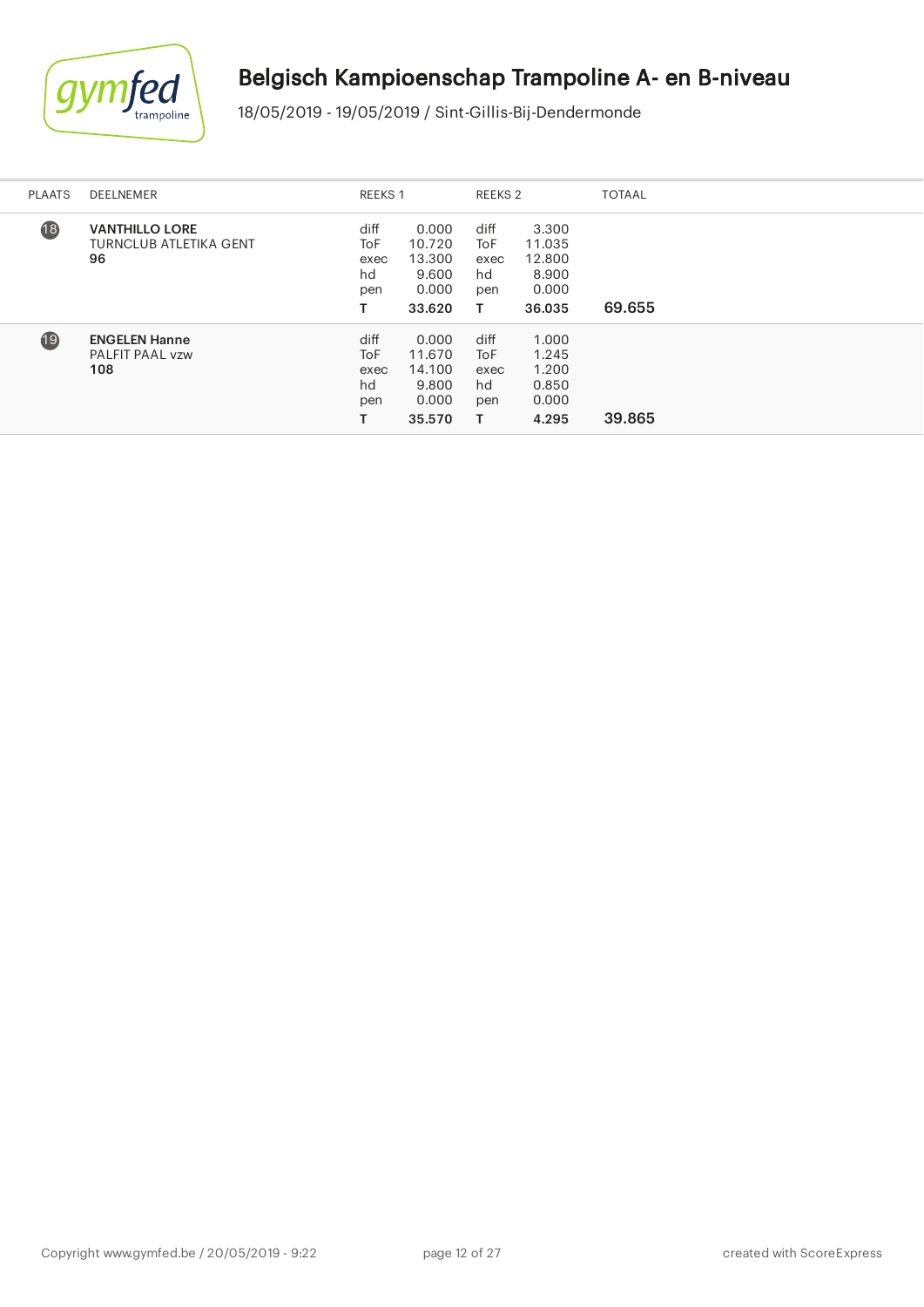

#### B - 13 JAAR MEISJES - QUALIFICATIE ALLROUND

| <b>PLAATS</b>                           | <b>DEELNEMER</b>                                              | REEKS 1                                |                                                       | <b>REEKS 2</b>                                  |                                                       | <b>TOTAAL</b> |
|-----------------------------------------|---------------------------------------------------------------|----------------------------------------|-------------------------------------------------------|-------------------------------------------------|-------------------------------------------------------|---------------|
| $\bullet$                               | <b>COUMANS Yliana</b><br><b>FLIK FLAK ZAFFELARE</b><br>137    | diff<br>ToF<br>exec<br>hd<br>pen<br>T. | 0.000<br>14.075<br>17.100<br>9.650<br>0.000<br>40.825 | diff<br><b>ToF</b><br>exec<br>hd<br>pen<br>T.   | 4.400<br>14.165<br>16.500<br>9.550<br>0.000<br>44.615 | 85.440        |
| $\overline{\mathbf{2}}$                 | <b>RENDERS Juul</b><br><b>TURN AROUND BIERBEEK</b><br>126     | diff<br>ToF<br>exec<br>hd<br>pen<br>T  | 0.000<br>14.790<br>15.200<br>9.600<br>0.000<br>39.590 | diff<br>ToF<br>exec<br>hd<br>pen<br>$\mathsf T$ | 5.400<br>14.545<br>15.000<br>9.500<br>0.000<br>44.445 | 84.035        |
| $\left( 3 \right)$                      | <b>VANDERWEGEN Nore</b><br><b>TURN AROUND BIERBEEK</b><br>132 | diff<br>ToF<br>exec<br>hd<br>pen<br>T. | 0.000<br>14.320<br>15.700<br>9.750<br>0.000<br>39.770 | diff<br>ToF<br>exec<br>hd<br>pen<br>$\mathsf T$ | 4.900<br>13.990<br>14.400<br>9.700<br>0.000<br>42.990 | 82.760        |
| $\left( 4\right)$                       | <b>DE CLERCK Ilyse</b><br>GYM '90 BERINGEN<br>122             | diff<br>ToF<br>exec<br>hd<br>pen<br>T. | 0.000<br>14.240<br>14.800<br>9.500<br>0.000<br>38.540 | diff<br>ToF<br>exec<br>hd<br>pen<br>T.          | 4.500<br>14.285<br>14.600<br>9.750<br>0.000<br>43.135 | 81.675        |
| 6                                       | <b>DOORAKKERS Lise</b><br>FLIK FLAK ZAFFELARE<br>136          | diff<br>ToF<br>exec<br>hd<br>pen<br>T. | 0.000<br>14.380<br>15.200<br>9.250<br>0.000<br>38.830 | diff<br><b>ToF</b><br>exec<br>hd<br>pen<br>T.   | 5.700<br>13.970<br>13.900<br>8.900<br>0.000<br>42.470 | 81.300        |
| 6)                                      | <b>MARIMAN Yuna</b><br><b>GYMCLUB ALTIS EEKLO</b><br>138      | diff<br>ToF<br>exec<br>hd<br>pen<br>T. | 0.000<br>13.710<br>15.000<br>9.650<br>0.000<br>38.360 | diff<br>ToF<br>exec<br>hd<br>pen<br>T.          | 4.700<br>14.460<br>14.000<br>9.650<br>0.000<br>42.810 | 81.170        |
| $\boldsymbol{a}$                        | <b>VERMEULEN Tine</b><br><b>GYMMAX vzw</b><br>129             | diff<br>ToF<br>exec<br>hd<br>pen<br>T. | 0.000<br>13.875<br>13.800<br>9.350<br>0.000<br>37.025 | diff<br>ToF<br>exec<br>hd<br>pen<br>T.          | 5.400<br>14.460<br>14.500<br>9.650<br>0.000<br>44.010 | 81.035        |
| $\begin{array}{c} \hline 8 \end{array}$ | <b>TONINATO Myrthe</b><br><b>TURN AROUND BIERBEEK</b><br>121  | diff<br>ToF<br>exec<br>hd<br>pen<br>T. | 0.000<br>13.700<br>14.600<br>9.600<br>0.000<br>37.900 | diff<br>ToF<br>exec<br>hd<br>pen<br>T.          | 4.200<br>13.805<br>14.200<br>9.900<br>0.000<br>42.105 | 80.005        |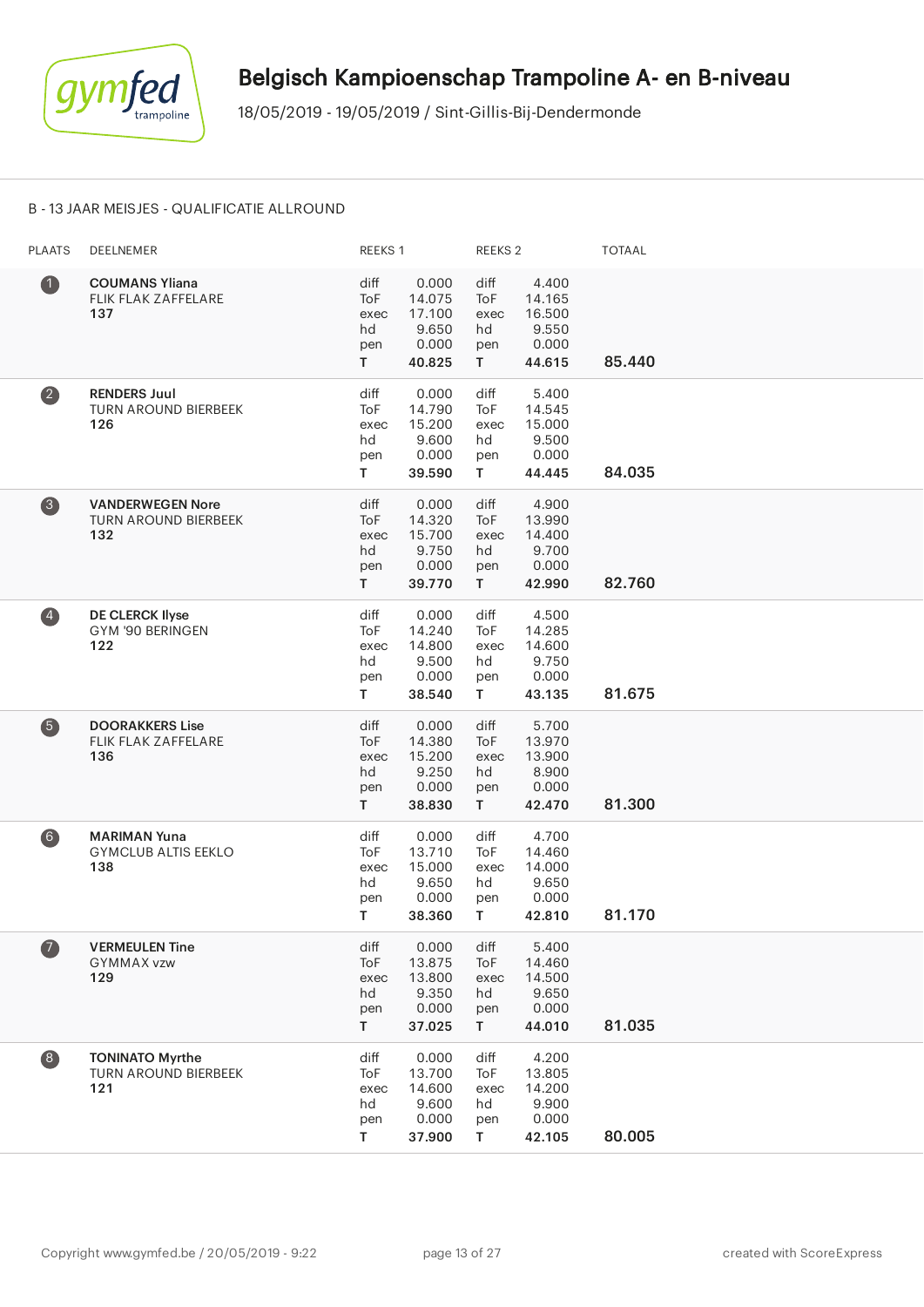

| <b>PLAATS</b>   | DEELNEMER                                                          | REEKS 1                                |                                                       | REEKS 2                                |                                                       | <b>TOTAAL</b> |                           |
|-----------------|--------------------------------------------------------------------|----------------------------------------|-------------------------------------------------------|----------------------------------------|-------------------------------------------------------|---------------|---------------------------|
| $\circledcirc$  | <b>SEURINCK Michèle</b><br>STEEDS IN FORM OOIGEM<br>131            | diff<br>ToF<br>exec<br>hd<br>pen<br>T. | 0.000<br>13.215<br>14.200<br>9.700<br>0.000<br>37.115 | diff<br>ToF<br>exec<br>hd<br>pen<br>T. | 4.900<br>13.425<br>14.200<br>9.800<br>0.000<br>42.325 | 79.440        |                           |
| 10              | <b>DECUYPERE Odile</b><br>TURNCLUB DE ZEESTER vzw<br>134           | diff<br>ToF<br>exec<br>hd<br>pen<br>T. | 0.000<br>13.530<br>15.100<br>9.700<br>0.000<br>38.330 | diff<br>ToF<br>exec<br>hd<br>pen<br>T  | 4.700<br>13.295<br>13.400<br>9.600<br>0.000<br>40.995 | 79.325        |                           |
| $\mathbf{u}$    | <b>DEMURIE Marthe</b><br><b>GYMCLUB ALTIS EEKLO</b><br>128         | diff<br>ToF<br>exec<br>hd<br>pen<br>T  | 0.000<br>13.735<br>15.000<br>9.300<br>2.000<br>36.035 | diff<br>ToF<br>exec<br>hd<br>pen<br>T  | 5.000<br>13.570<br>15.000<br>9.600<br>0.000<br>43.170 | 79.205        |                           |
| $\mathbf{12}$   | <b>ADAM Zita</b><br>GYMMAX vzw<br>124                              | diff<br>ToF<br>exec<br>hd<br>pen<br>T  | 0.000<br>13.800<br>15.100<br>9.800<br>0.000<br>38.700 | diff<br>ToF<br>exec<br>hd<br>pen<br>T  | 5.400<br>13.500<br>12.300<br>9.150<br>0.000<br>40.350 | 79.050        |                           |
| $\mathbf{13}$   | <b>DE WITTE Kirina</b><br><b>TURNCLUB IDUNA GENT</b><br>141        | diff<br>ToF<br>exec<br>hd<br>pen<br>T. | 0.000<br>12.295<br>15.100<br>9.550<br>0.000<br>36.945 | diff<br>ToF<br>exec<br>hd<br>pen<br>T. | 4.200<br>12.465<br>15.400<br>9.700<br>0.000<br>41.765 | 78.710        |                           |
| $\overline{14}$ | <b>VAN DEN BULCK Bauke</b><br><b>CORPUS SANUM HERENTALS</b><br>139 | diff<br>ToF<br>exec<br>hd<br>pen<br>T. | 0.000<br>13.205<br>14.300<br>9.600<br>0.000<br>37.105 | diff<br>ToF<br>exec<br>hd<br>pen<br>T. | 5.600<br>12.685<br>14.000<br>9.300<br>0.000<br>41.585 | 78.690        |                           |
| $\mathbf{G}$    | <b>GEKIERE Fien</b><br>KON. TURNKRING RUST-ROEST BRUGGE<br>130     | diff<br>ToF<br>exec<br>hd<br>pen<br>T. | 0.000<br>12.590<br>15.700<br>9.500<br>0.000<br>37.790 | diff<br>ToF<br>exec<br>hd<br>pen<br>T. | 5.000<br>12.230<br>14.200<br>9.250<br>0.000<br>40.680 | 78.470        |                           |
| 16              | <b>PIERARD Aline</b><br><b>TRAMPO NAMUR CLUB</b><br>135            | diff<br>ToF<br>exec<br>hd<br>pen<br>T. | 0.000<br>12.450<br>14.900<br>9.650<br>0.000<br>37.000 | diff<br>ToF<br>exec<br>hd<br>pen<br>T. | 5.200<br>12.408<br>13.800<br>9.550<br>0.000<br>40.958 | 77.958        |                           |
| $\overline{1}$  | <b>VAN OUYTSEL LORE</b><br><b>GYMCLUB TERNAT vzw</b><br>127        | diff<br>ToF<br>exec<br>hd<br>pen<br>T. | 0.000<br>12.965<br>14.500<br>9.700<br>0.000<br>37.165 | diff<br>ToF<br>exec<br>hd<br>pen<br>T  | 3.300<br>12.805<br>14.100<br>9.700<br>0.000<br>39.905 | 77.070        |                           |
|                 | Copyright www.gymfed.be / 20/05/2019 - 9:22                        |                                        | page 14 of 27                                         |                                        |                                                       |               | created with ScoreExpress |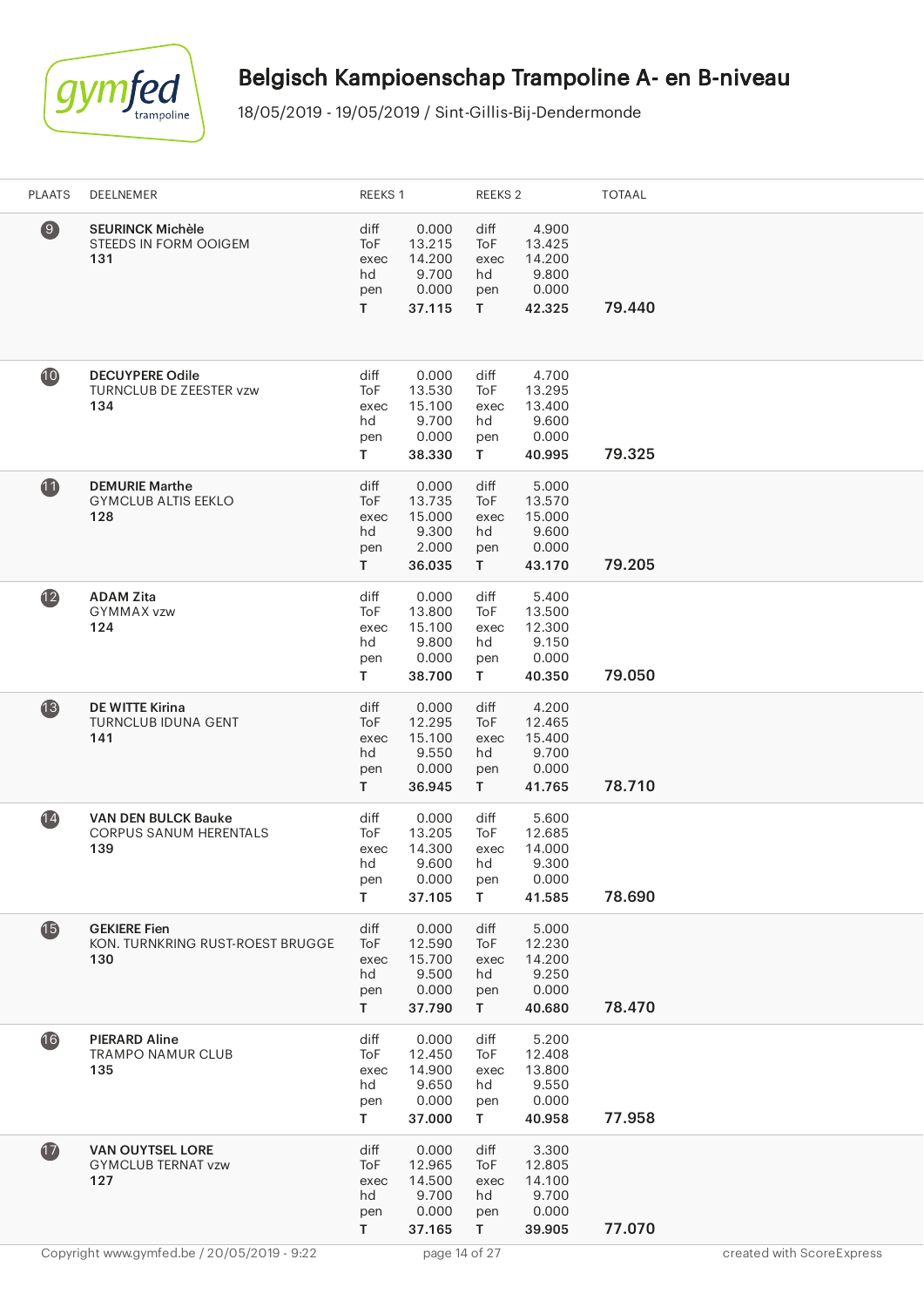

| <b>PLAATS</b> | DEELNEMER                                                   | REEKS 1                                      |                                                       | REEKS <sub>2</sub>                     |                                                       | <b>TOTAAL</b> |
|---------------|-------------------------------------------------------------|----------------------------------------------|-------------------------------------------------------|----------------------------------------|-------------------------------------------------------|---------------|
| 18            | <b>POTUMS Marie</b><br>DUINRAKKERS HECHTEL-EKSEL<br>140     | diff<br><b>ToF</b><br>exec<br>hd<br>pen<br>т | 0.000<br>13.335<br>14.900<br>9.650<br>0.000<br>37.885 | diff<br>ToF<br>exec<br>hd<br>pen<br>Τ  | 4.100<br>13.180<br>11.800<br>9.200<br>0.000<br>38.280 | 76.165        |
| 19            | <b>VAN CRAEYEVELT Delphine</b><br><b>THOR ZICHEM</b><br>133 | diff<br><b>ToF</b><br>exec<br>hd<br>pen<br>т | 0.000<br>12.640<br>15.900<br>9.850<br>0.000<br>38.390 | diff<br>ToF<br>exec<br>hd<br>pen<br>T. | 4.500<br>10.830<br>12.400<br>8.700<br>0.000<br>36.430 | 74.820        |
| 20            | <b>EVERAERT LUNA</b><br><b>GYMNA LANDEGEM vzw</b><br>125    | diff<br><b>ToF</b><br>exec<br>hd<br>pen<br>т | 0.000<br>12.885<br>12.300<br>9.600<br>0.000<br>34.785 | diff<br>ToF<br>exec<br>hd<br>pen<br>т  | 4.800<br>12.710<br>12.300<br>9.450<br>0.000<br>39.260 | 74.045        |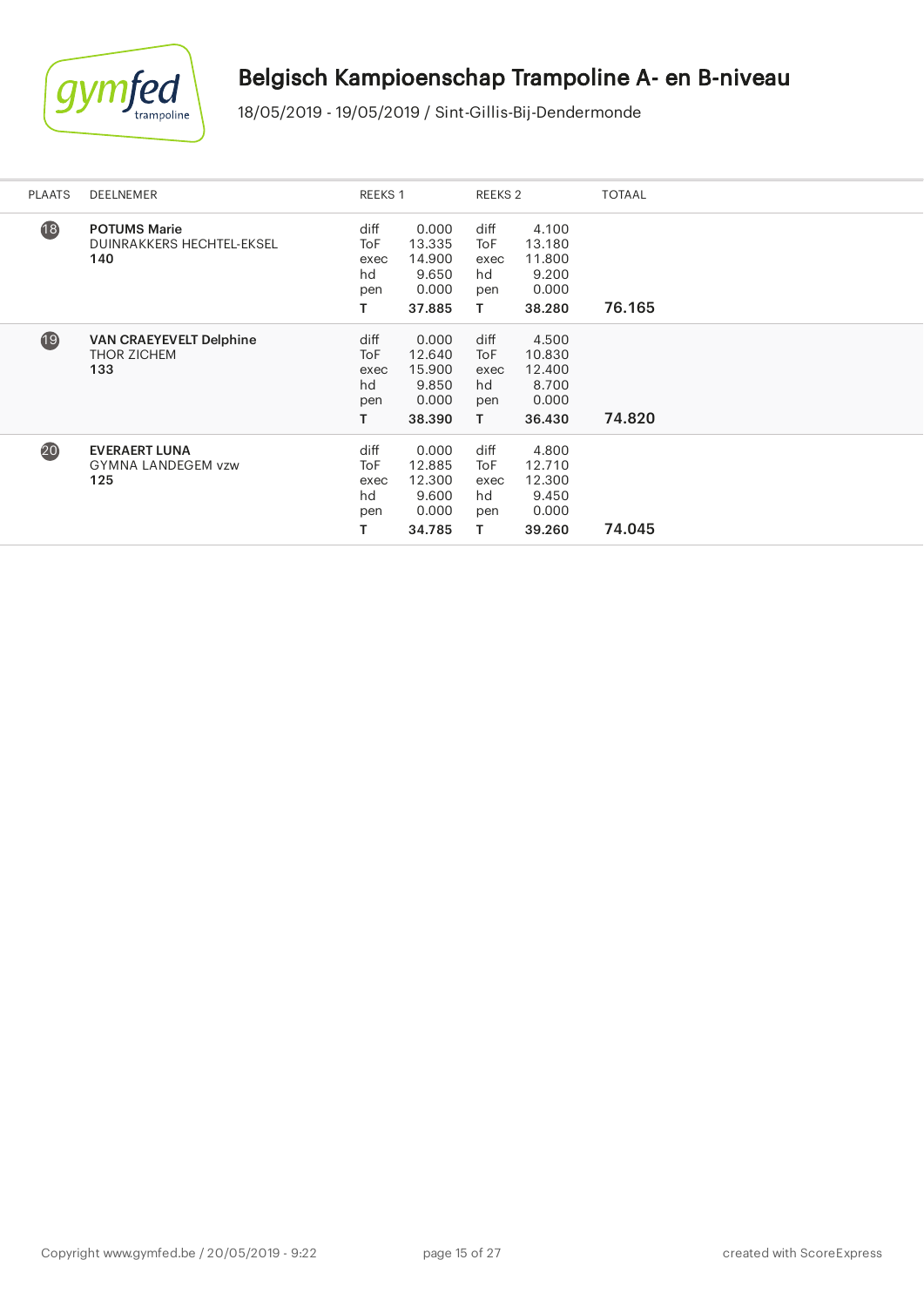

#### B - 14 JAAR MEISJES - QUALIFICATIE ALLROUND

| <b>PLAATS</b>         | DEELNEMER                                                | REEKS 1                                |                                                       | REEKS <sub>2</sub>                     |                                                       | <b>TOTAAL</b> |
|-----------------------|----------------------------------------------------------|----------------------------------------|-------------------------------------------------------|----------------------------------------|-------------------------------------------------------|---------------|
| $\bullet$             | <b>INDEHERBERG Kobie</b><br>GYM '90 BERINGEN<br>145      | diff<br>ToF<br>exec<br>hd<br>pen<br>T  | 0.000<br>14.410<br>17.400<br>9.600<br>0.000<br>41.410 | diff<br>ToF<br>exec<br>hd<br>pen<br>T. | 5.800<br>13.940<br>15.500<br>8.850<br>0.000<br>44.090 | 85.500        |
| $\left( 2\right)$     | <b>WINDELS Jeanne</b><br>TURN AROUND BIERBEEK<br>146     | diff<br>ToF<br>exec<br>hd<br>pen<br>T  | 0.000<br>13.115<br>15.800<br>9.700<br>0.000<br>38.615 | diff<br>ToF<br>exec<br>hd<br>pen<br>T. | 5.400<br>13.125<br>14.900<br>9.500<br>0.000<br>42.925 | 81.540        |
| $\left( 3 \right)$    | <b>TANGHE Jitske</b><br>GO4GYM<br>150                    | diff<br>ToF<br>exec<br>hd<br>pen<br>T. | 0.000<br>12.670<br>16.500<br>9.450<br>0.000<br>38.620 | diff<br>ToF<br>exec<br>hd<br>pen<br>T. | 5.300<br>12.235<br>15.700<br>9.350<br>0.000<br>42.585 | 81.205        |
| $\left( 4\right)$     | <b>VIAENE Kato</b><br>FLIK FLAK ZAFFELARE<br>142         | diff<br>ToF<br>exec<br>hd<br>pen<br>T. | 0.000<br>13.450<br>16.200<br>9.400<br>0.000<br>39.050 | diff<br>ToF<br>exec<br>hd<br>pen<br>T. | 4.900<br>13.285<br>14.800<br>9.100<br>0.000<br>42.085 | 81.135        |
| 6                     | <b>VAN GANSEN Leonie</b><br><b>GYM WESTERLO</b><br>148   | diff<br>ToF<br>exec<br>hd<br>pen<br>T. | 0.000<br>12.975<br>15.100<br>9.450<br>0.000<br>37.525 | diff<br>ToF<br>exec<br>hd<br>pen<br>T. | 4.500<br>12.645<br>15.100<br>9.800<br>0.000<br>42.045 | 79.570        |
| 6)                    | <b>HENROTTE Noor</b><br><b>BLAUWPUT OMNISPORT</b><br>143 | diff<br>ToF<br>exec<br>hd<br>pen<br>Τ  | 0.000<br>12.760<br>15.500<br>9.900<br>0.000<br>38.160 | diff<br>ToF<br>exec<br>hd<br>pen<br>T. | 4.600<br>12.130<br>14.000<br>9.800<br>0.000<br>40.530 | 78.690        |
| $\boldsymbol{\sigma}$ | <b>STICHELBOUT Bauke</b><br>SPORTAC DEINZE vzw<br>147    | diff<br>ToF<br>exec<br>hd<br>pen<br>T. | 0.000<br>13.120<br>16.100<br>9.450<br>0.000<br>38.670 | diff<br>ToF<br>exec<br>hd<br>pen<br>T. | 4.700<br>11.205<br>14.700<br>8.650<br>0.000<br>39.255 | 77.925        |
| $\left( 8\right)$     | <b>JANSSENS Julie</b><br>KTDV POPULAIRE HALLE vzw<br>512 | diff<br>ToF<br>exec<br>hd<br>pen<br>T. | 0.000<br>12.735<br>14.100<br>9.200<br>0.000<br>36.035 | diff<br>ToF<br>exec<br>hd<br>pen<br>T. | 5.000<br>12.500<br>14.000<br>8.900<br>0.000<br>40.400 | 76.435        |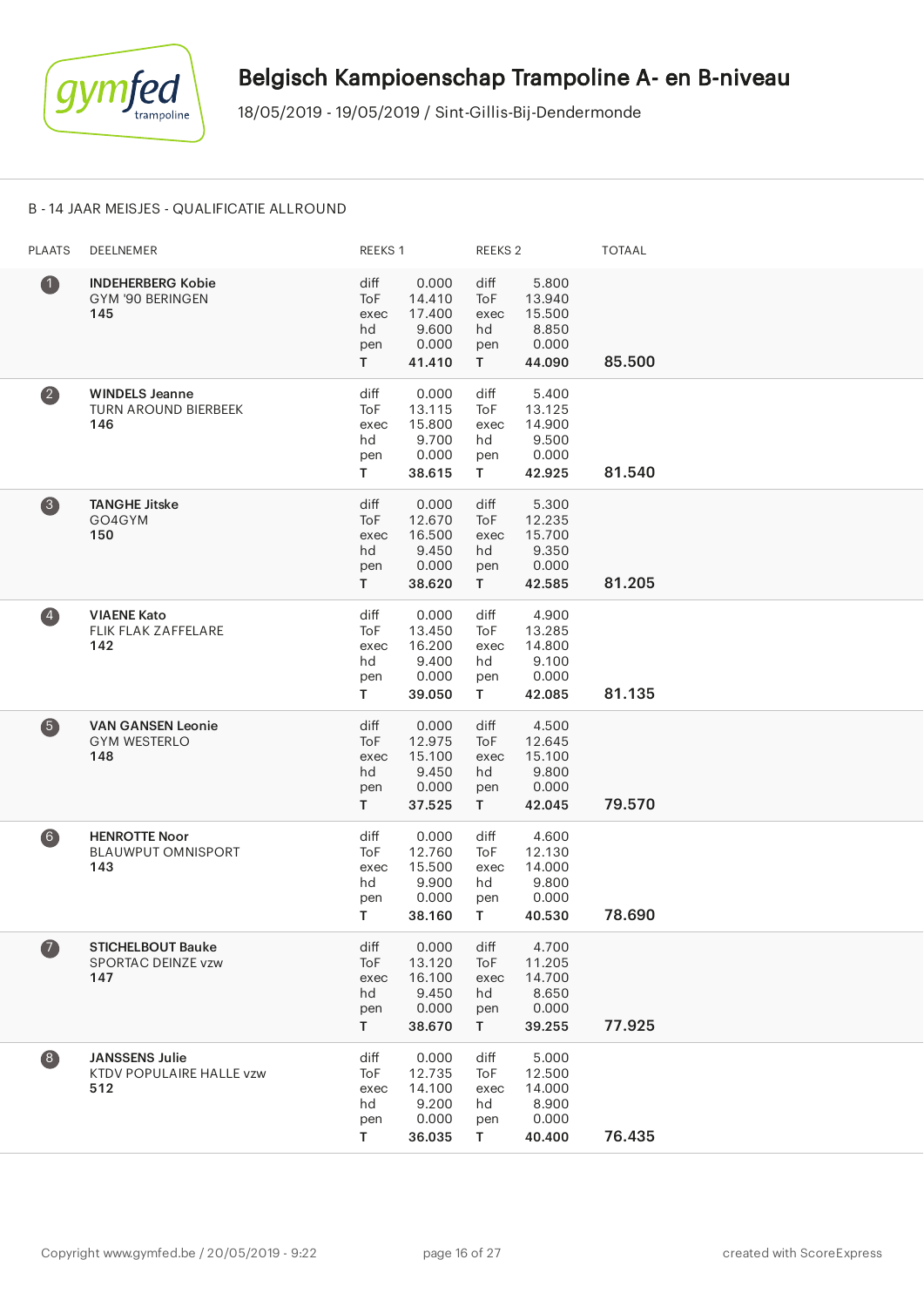

| <b>PLAATS</b>    | <b>DEELNEMER</b>                                                  | REEKS 1                                      |                                                       | REEKS 2                                       |                                                       | <b>TOTAAL</b> |
|------------------|-------------------------------------------------------------------|----------------------------------------------|-------------------------------------------------------|-----------------------------------------------|-------------------------------------------------------|---------------|
| $\left(9\right)$ | <b>JANSEN Yora</b><br><b>SILOK DEURNE</b><br>144                  | diff<br><b>ToF</b><br>exec<br>hd<br>pen<br>т | 0.000<br>12.440<br>13.700<br>9.500<br>0.000<br>35.640 | diff<br><b>ToF</b><br>exec<br>hd<br>pen<br>T. | 5.400<br>12.075<br>13.700<br>9.200<br>0.000<br>40.375 | 76.015        |
| 10               | <b>VERBEEK Bente</b><br><b>GYMNASTICA vzw OUD-TURNHOUT</b><br>149 | diff<br><b>ToF</b><br>exec<br>hd<br>pen<br>т | 0.000<br>11.695<br>14.100<br>7.750<br>0.000<br>33.545 |                                               | <b>DNS</b>                                            | 33.545        |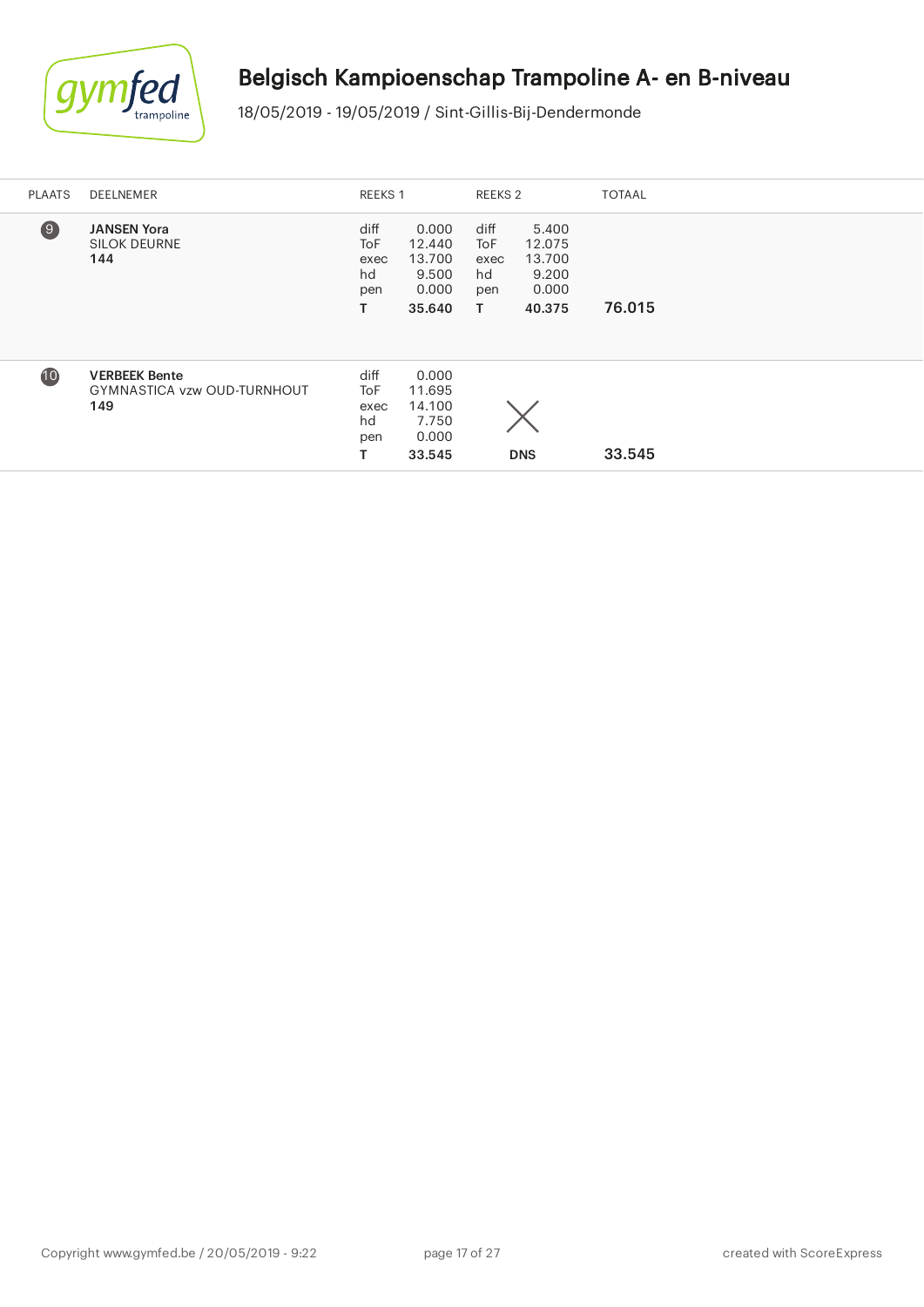

#### B - 13-14 JAAR JONGENS - QUALIFICATIE ALLROUND

| <b>PLAATS</b>           | DEELNEMER                                                           | REEKS 1                                |                                                        | REEKS <sub>2</sub>                     |                                                       | <b>TOTAAL</b> |
|-------------------------|---------------------------------------------------------------------|----------------------------------------|--------------------------------------------------------|----------------------------------------|-------------------------------------------------------|---------------|
| $\bullet$               | <b>MESKENS Seth</b><br>TURN AROUND BIERBEEK<br>157                  | diff<br>ToF<br>exec<br>hd<br>pen<br>T. | 0.000<br>14.730<br>15.900<br>9.900<br>0.000<br>40.530  | diff<br>ToF<br>exec<br>hd<br>pen<br>T. | 5.400<br>14.135<br>14.700<br>9.700<br>0.000<br>43.935 | 84.465        |
| $\left( 2\right)$       | <b>DE SMET Milan</b><br>GO4GYM<br>159                               | diff<br>ToF<br>exec<br>hd<br>pen<br>T. | 0.000<br>13.115<br>17.000<br>9.700<br>0.000<br>39.815  | diff<br>ToF<br>exec<br>hd<br>pen<br>T. | 4.200<br>12.945<br>17.000<br>9.800<br>0.000<br>43.945 | 83.760        |
| 8                       | <b>VAN DINGENEN Senne</b><br><b>TURNKRING ALTIS HULSHOUT</b><br>161 | diff<br>ToF<br>exec<br>hd<br>pen<br>T. | 0.000<br>12.540<br>15.100<br>9.750<br>0.000<br>37.390  | diff<br>ToF<br>exec<br>hd<br>pen<br>T. | 5.700<br>12.350<br>14.200<br>9.700<br>0.000<br>41.950 | 79.340        |
| $\overline{\mathbf{4}}$ | <b>BERGEN Winter</b><br>KON. DIESTSE TURNKRING<br>153               | diff<br>ToF<br>exec<br>hd<br>pen<br>T. | 0.000<br>12.000<br>15.400<br>10.000<br>0.000<br>37.400 | diff<br>ToF<br>exec<br>hd<br>pen<br>T. | 5.200<br>11.645<br>14.200<br>9.700<br>0.000<br>40.745 | 78.145        |
| 6                       | <b>PAUWELS Klaas</b><br><b>BLAUWPUT OMNISPORT</b><br>155            | diff<br>ToF<br>exec<br>hd<br>pen<br>T. | 0.000<br>13.155<br>15.600<br>9.450<br>0.000<br>38.205  | diff<br>ToF<br>exec<br>hd<br>pen<br>T. | 4.300<br>12.865<br>12.900<br>9.200<br>0.000<br>39.265 | 77.470        |
| 6)                      | <b>DEWULF Robbe</b><br><b>VASTE VUIST LAUWE</b><br>160              | diff<br>ToF<br>exec<br>hd<br>pen<br>Τ  | 0.000<br>11.685<br>15.700<br>9.350<br>0.000<br>36.735  | diff<br>ToF<br>exec<br>hd<br>pen<br>T. | 3.900<br>11.600<br>15.500<br>9.500<br>0.000<br>40.500 | 77.235        |
| $\bullet$               | <b>GOGOLEWSKI Filip</b><br>KON. SINT-GENESIUSTURNGROEP<br>158       | diff<br>ToF<br>exec<br>hd<br>pen<br>T. | 0.000<br>12.385<br>14.000<br>9.500<br>0.000<br>35.885  | diff<br>ToF<br>exec<br>hd<br>pen<br>T. | 5.000<br>12.075<br>14.200<br>9.650<br>0.000<br>40.925 | 76.810        |
| $\left( 8 \right)$      | <b>DEMOEN Lennart</b><br>FLIK FLAK ZAFFELARE<br>152                 | diff<br>ToF<br>exec<br>hd<br>pen<br>T. | 0.000<br>11.685<br>14.300<br>9.700<br>0.000<br>35.685  | diff<br>ToF<br>exec<br>hd<br>pen<br>T. | 5.000<br>11.350<br>14.000<br>9.500<br>0.000<br>39.850 | 75.535        |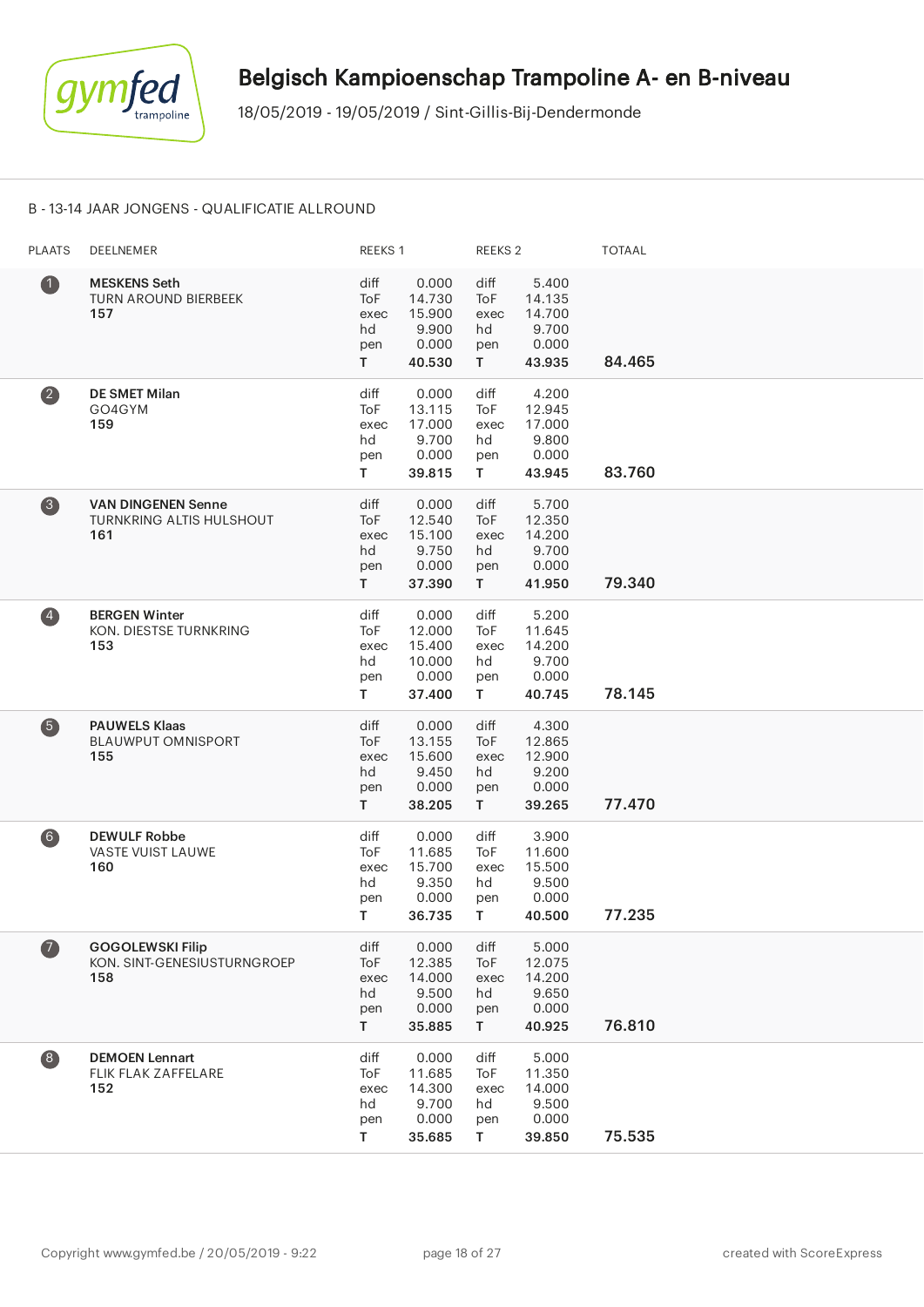

| <b>PLAATS</b> | <b>DEELNEMER</b>                                          | REEKS 1                                      |                                                       | REEKS 2                                      |                                                       | <b>TOTAAL</b> |
|---------------|-----------------------------------------------------------|----------------------------------------------|-------------------------------------------------------|----------------------------------------------|-------------------------------------------------------|---------------|
| $\Theta$      | <b>D'HONDT Jelle</b><br><b>BLAUWPUT OMNISPORT</b><br>154  | diff<br><b>ToF</b><br>exec<br>hd<br>pen<br>т | 0.000<br>12.135<br>14.600<br>9.350<br>0.000<br>36.085 | diff<br><b>ToF</b><br>exec<br>hd<br>pen<br>Τ | 3.700<br>11.930<br>14.200<br>9.150<br>0.000<br>38.980 | 75.065        |
| 10            | <b>BARDIJN Lennert</b><br>KTDV POPULAIRE HALLE vzw<br>156 | diff<br><b>ToF</b><br>exec<br>hd<br>pen<br>т | 0.000<br>12.665<br>14.600<br>9.850<br>0.000<br>37.115 | diff<br>ToF<br>exec<br>hd<br>pen<br>T.       | 1.400<br>2.485<br>2.600<br>1.850<br>0.000<br>8.335    | 45.450        |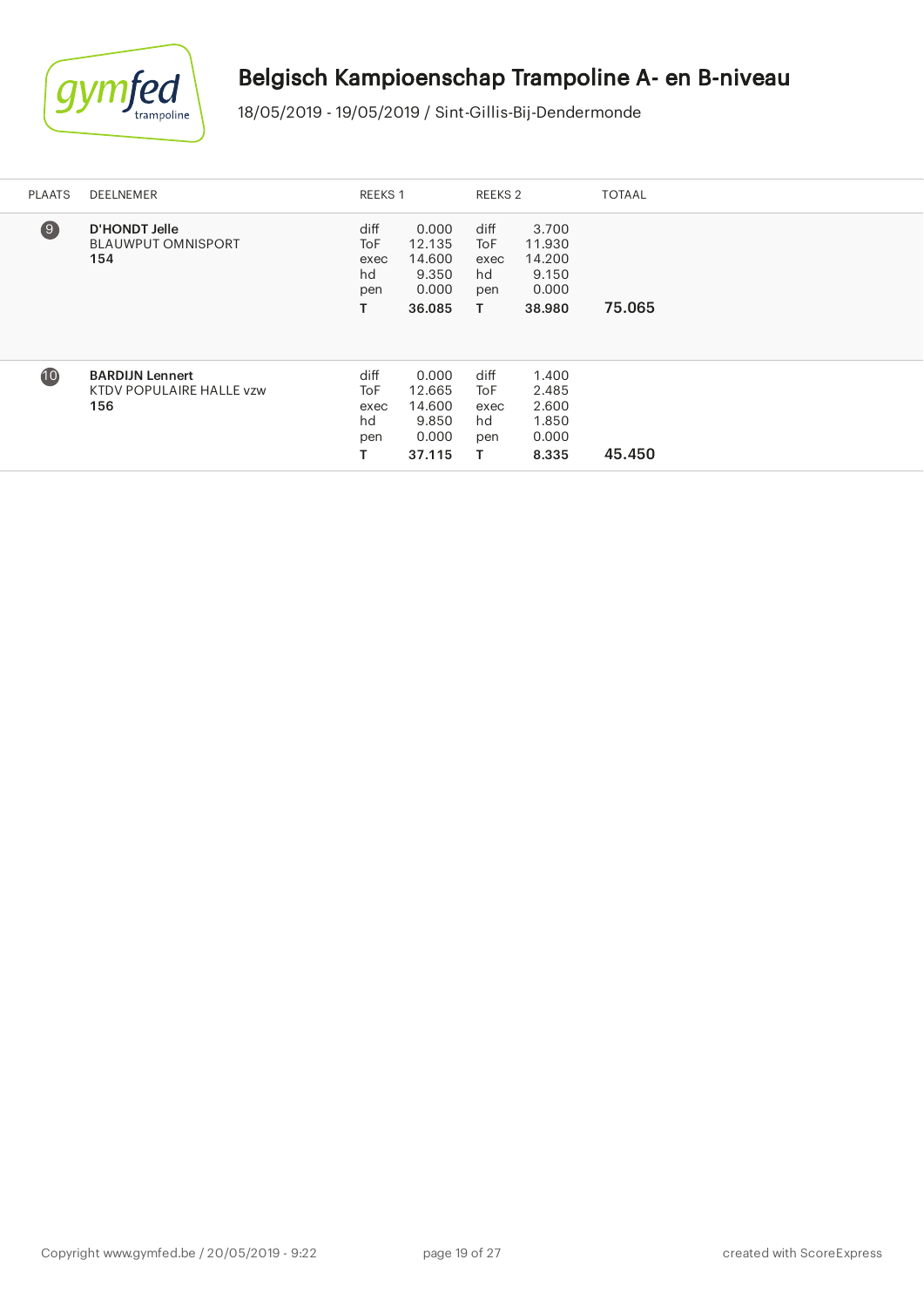

#### B - 15-16 JAAR JONGENS - QUALIFICATIE ALLROUND

| <b>PLAATS</b>      | DEELNEMER                                                        | REEKS 1                                |                                                       | <b>REEKS 2</b>                                |                                                       | <b>TOTAAL</b> |
|--------------------|------------------------------------------------------------------|----------------------------------------|-------------------------------------------------------|-----------------------------------------------|-------------------------------------------------------|---------------|
| $\bullet$          | <b>DESMET Victor</b><br>SPORTAC DEINZE vzw<br>182                | diff<br>ToF<br>exec<br>hd<br>pen<br>T. | 0.000<br>15.225<br>17.400<br>9.450<br>0.000<br>42.075 | diff<br>ToF<br>exec<br>hd<br>pen<br>T.        | 7.800<br>14.255<br>16.400<br>9.200<br>0.000<br>47.655 | 89.730        |
| $\left( 2\right)$  | <b>HOMMEZ Vic</b><br><b>WIK OOSTENDE</b><br>186                  | diff<br>ToF<br>exec<br>hd<br>pen<br>T. | 0.000<br>14.290<br>17.300<br>9.950<br>0.000<br>41.540 | diff<br>ToF<br>exec<br>hd<br>pen<br>T.        | 6.600<br>14.100<br>14.700<br>9.850<br>0.000<br>45.250 | 86.790        |
| $\left( 3 \right)$ | <b>DECLOEDT Brian</b><br><b>TURNCLUB DE ZEESTER vzw</b><br>183   | diff<br>ToF<br>exec<br>hd<br>pen<br>T. | 0.000<br>14.965<br>16.200<br>9.600<br>0.000<br>40.765 | diff<br><b>ToF</b><br>exec<br>hd<br>pen<br>T. | 7.000<br>14.715<br>14.400<br>9.250<br>0.000<br>45.365 | 86.130        |
| $\left( 4\right)$  | <b>HAMIDI Ali</b><br><b>BLAUWPUT OMNISPORT</b><br>185            | diff<br>ToF<br>exec<br>hd<br>pen<br>T. | 0.000<br>14.805<br>16.400<br>9.000<br>0.000<br>40.205 | diff<br>ToF<br>exec<br>hd<br>pen<br>T.        | 7.900<br>14.180<br>14.100<br>8.750<br>0.000<br>44.930 | 85.135        |
| 6                  | <b>GEURTS PRINCEN Jaitse</b><br><b>BLAUWPUT OMNISPORT</b><br>187 | diff<br>ToF<br>exec<br>hd<br>pen<br>T. | 0.000<br>13.415<br>16.400<br>9.550<br>2.000<br>37.365 | diff<br>ToF<br>exec<br>hd<br>pen<br>T.        | 5.200<br>13.495<br>17.200<br>9.600<br>0.000<br>45.495 | 82.860        |
| $\left( 6\right)$  | <b>VANDROOGENBROECK OTTO</b><br><b>GYMCLUB TERNAT vzw</b><br>184 | diff<br>ToF<br>exec<br>hd<br>pen<br>Τ  | 0.000<br>13.750<br>12.800<br>9.700<br>0.000<br>36.250 | diff<br>ToF<br>exec<br>hd<br>pen<br>T.        | 5.600<br>14.040<br>13.900<br>9.250<br>0.000<br>42.790 | 79.040        |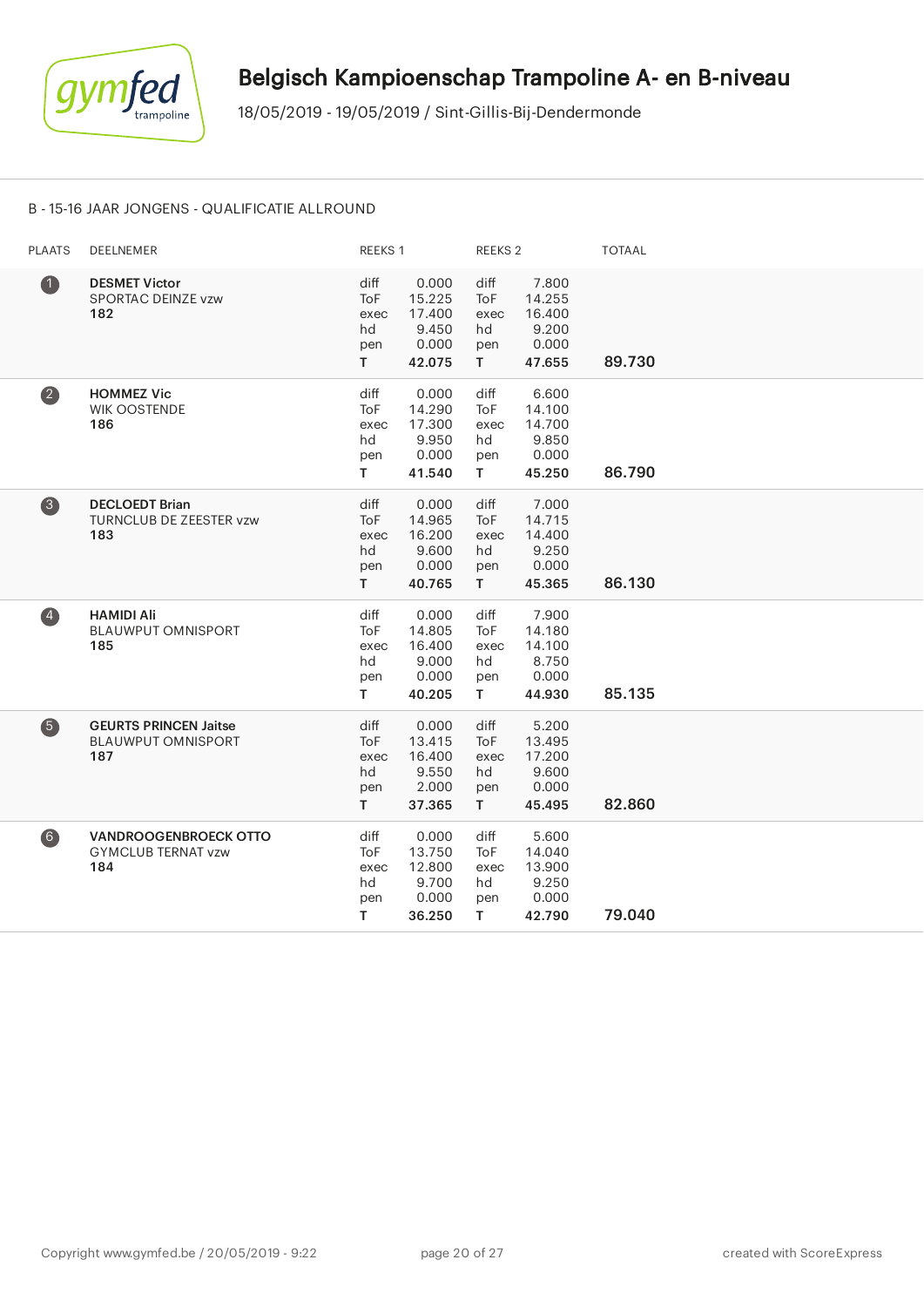

#### B - 15-16 JAAR MEISJES - QUALIFICATIE ALLROUND

| <b>PLAATS</b>                                  | DEELNEMER                                                       | REEKS 1                                       |                                                        | REEKS <sub>2</sub>                     |                                                       | <b>TOTAAL</b> |
|------------------------------------------------|-----------------------------------------------------------------|-----------------------------------------------|--------------------------------------------------------|----------------------------------------|-------------------------------------------------------|---------------|
| $\bf 0$                                        | <b>LOGIER Hannah</b><br>SPORTAC DEINZE vzw<br>178               | diff<br><b>ToF</b><br>exec<br>hd<br>pen<br>T. | 0.000<br>14.340<br>16.700<br>9.500<br>0.000<br>40.540  | diff<br>ToF<br>exec<br>hd<br>pen<br>T. | 6.200<br>14.065<br>15.400<br>9.600<br>0.000<br>45.265 | 85.805        |
| $\left( 2\right)$                              | <b>HAEZAERT Nore</b><br>WIK OOSTENDE<br>162                     | diff<br>ToF<br>exec<br>hd<br>pen<br>T.        | 0.000<br>14.015<br>16.400<br>9.400<br>0.000<br>39.815  | diff<br>ToF<br>exec<br>hd<br>pen<br>T. | 5.100<br>13.675<br>14.900<br>9.650<br>0.000<br>43.325 | 83.140        |
| 8                                              | <b>LECLUYSE Louise</b><br>SPORTAC DEINZE vzw<br>165             | diff<br>ToF<br>exec<br>hd<br>pen<br>T.        | 0.000<br>13.085<br>16.100<br>9.700<br>0.000<br>38.885  | diff<br>ToF<br>exec<br>hd<br>pen<br>T. | 6.000<br>13.300<br>14.800<br>9.050<br>0.000<br>43.150 | 82.035        |
| $\left( \begin{matrix} 4 \end{matrix} \right)$ | <b>LUYCKX Dali</b><br><b>CORPUS SANUM HERENTALS</b><br>171      | diff<br>ToF<br>exec<br>hd<br>pen<br>T.        | 0.000<br>12.890<br>16.100<br>10.000<br>0.000<br>38.990 | diff<br>ToF<br>exec<br>hd<br>pen<br>T. | 5.000<br>13.435<br>15.600<br>9.850<br>2.000<br>41.885 | 80.875        |
| 6                                              | <b>DEBEHETS Rebecca</b><br>KON. DIESTSE TURNKRING<br>172        | diff<br>ToF<br>exec<br>hd<br>pen<br>T         | 0.000<br>12.635<br>15.800<br>9.800<br>0.000<br>38.235  | diff<br>ToF<br>exec<br>hd<br>pen<br>T. | 5.400<br>12.480<br>14.600<br>9.650<br>0.000<br>42.130 | 80.365        |
| 6)                                             | <b>VERVENNE Catarina</b><br><b>TURNKRING DE TRAMPO'S</b><br>179 | diff<br>ToF<br>exec<br>hd<br>pen<br>T.        | 0.000<br>13.435<br>15.400<br>8.550<br>0.000<br>37.385  | diff<br>ToF<br>exec<br>hd<br>pen<br>T. | 5.500<br>13.180<br>15.000<br>9.250<br>0.000<br>42.930 | 80.315        |
| $\boldsymbol{\sigma}$                          | <b>LOOS Lisa</b><br><b>TURN AROUND BIERBEEK</b><br>169          | diff<br>ToF<br>exec<br>hd<br>pen<br>T.        | 0.000<br>13.710<br>15.000<br>9.500<br>0.000<br>38.210  | diff<br>ToF<br>exec<br>hd<br>pen<br>T. | 5.400<br>13.520<br>13.400<br>9.600<br>0.000<br>41.920 | 80.130        |
| $\begin{array}{c} \hline 8 \end{array}$        | <b>SELS Kaat</b><br><b>CORPUS SANUM HERENTALS</b><br>175        | diff<br>ToF<br>exec<br>hd<br>pen<br>T         | 0.000<br>13.175<br>14.900<br>9.350<br>0.000<br>37.425  | diff<br>ToF<br>exec<br>hd<br>pen<br>T. | 5.000<br>13.505<br>14.400<br>9.000<br>0.000<br>41.905 | 79.330        |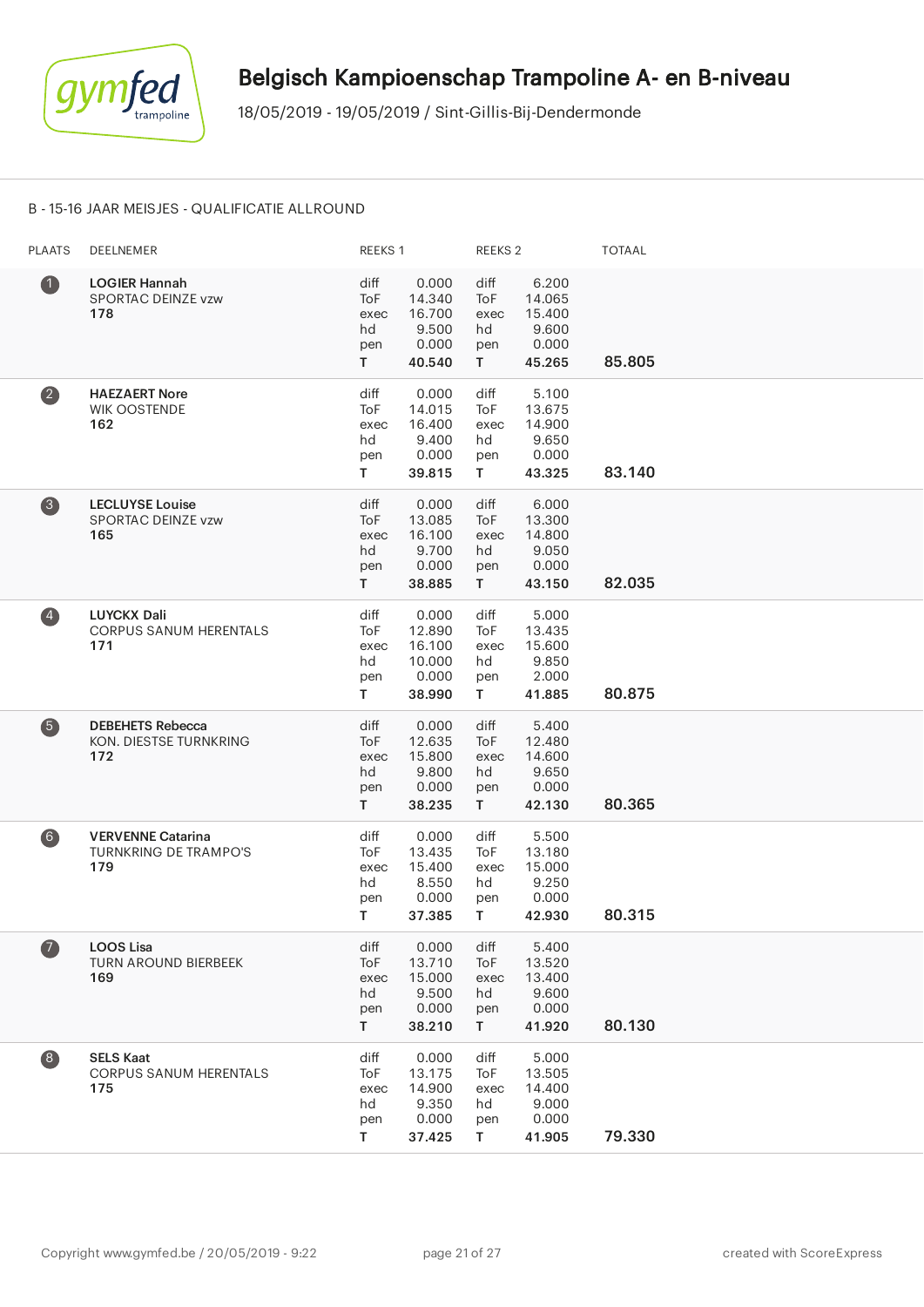

| <b>PLAATS</b>  | DEELNEMER                                                                 | REEKS 1                                |                                                       | REEKS <sub>2</sub>                     |                                                       | <b>TOTAAL</b> |                           |
|----------------|---------------------------------------------------------------------------|----------------------------------------|-------------------------------------------------------|----------------------------------------|-------------------------------------------------------|---------------|---------------------------|
| $\circledcirc$ | <b>MEIRHAEGHE Fran</b><br>TURNCLUB ATLETIKA GENT<br>164                   | diff<br>ToF<br>exec<br>hd<br>pen<br>T. | 0.000<br>12.975<br>14.500<br>9.550<br>0.000<br>37.025 | diff<br>ToF<br>exec<br>hd<br>pen<br>T. | 5.500<br>12.865<br>13.000<br>9.500<br>0.000<br>40.865 | 77.890        |                           |
| 10             | <b>GRANDA MARTINEZ Noelia</b><br>Flying Acrobatics Trampoline Club<br>176 | diff<br>ToF<br>exec<br>hd<br>pen<br>T. | 0.000<br>12.320<br>13.900<br>8.800<br>0.000<br>35.020 | diff<br>ToF<br>exec<br>hd<br>pen<br>T. | 5.100<br>13.385<br>14.600<br>9.650<br>0.000<br>42.735 | 77.755        |                           |
| $\mathbf{1}$   | <b>VAN ROY Elisabeth</b><br><b>CORPUS SANUM HERENTALS</b><br>166          | diff<br>ToF<br>exec<br>hd<br>pen<br>T. | 0.000<br>12.965<br>14.000<br>9.900<br>0.000<br>36.865 | diff<br>ToF<br>exec<br>hd<br>pen<br>T. | 5.000<br>13.455<br>13.500<br>8.900<br>0.000<br>40.855 | 77.720        |                           |
| $\mathbf{12}$  | <b>MAES Yentl</b><br>TURNCLUB DE ZEESTER vzw<br>180                       | diff<br>ToF<br>exec<br>hd<br>pen<br>T. | 0.000<br>12.895<br>15.100<br>9.100<br>0.000<br>37.095 | diff<br>ToF<br>exec<br>hd<br>pen<br>T. | 4.700<br>12.425<br>13.400<br>8.800<br>0.000<br>39.325 | 76.420        |                           |
| $\mathbf{13}$  | <b>VANDROOGENBROECK Merel</b><br><b>GYMCLUB TERNAT vzw</b><br>168         | diff<br>ToF<br>exec<br>hd<br>pen<br>T. | 0.000<br>12.175<br>13.600<br>8.750<br>0.000<br>34.525 | diff<br>ToF<br>exec<br>hd<br>pen<br>T  | 6.400<br>14.020<br>12.700<br>8.550<br>0.000<br>41.670 | 76.195        |                           |
| (14)           | <b>DE BOCK Elise</b><br>GYMMAX vzw<br>505                                 | diff<br>ToF<br>exec<br>hd<br>pen<br>T. | 0.000<br>12.460<br>14.100<br>9.450<br>0.000<br>36.010 | diff<br>ToF<br>exec<br>hd<br>pen<br>T. | 4.300<br>12.270<br>13.500<br>9.550<br>0.000<br>39.620 | 75.630        |                           |
| <b>15</b>      | <b>BERX Lotte</b><br>KON. TURNKRING RUST-ROEST BRUGGE<br>173              | diff<br>ToF<br>exec<br>hd<br>pen<br>T. | 0.000<br>11.445<br>14.000<br>8.300<br>0.000<br>33.745 | diff<br>ToF<br>exec<br>hd<br>pen<br>T. | 4.200<br>12.570<br>13.900<br>9.700<br>0.000<br>40.370 | 74.115        |                           |
| 16             | <b>VAN ORSHAEGEN Ymke</b><br>WIK OOSTENDE<br>177                          | diff<br>ToF<br>exec<br>hd<br>pen<br>T. | 0.000<br>7.105<br>8.300<br>4.700<br>0.000<br>20.105   | diff<br>ToF<br>exec<br>hd<br>pen<br>T. | 5.900<br>13.825<br>15.700<br>9.150<br>0.000<br>44.575 | 64.680        |                           |
| $\mathbf{1}$   | <b>VAN MECHGELEN GAËLLE</b><br>GYMNASTICA vzw OUD-TURNHOUT<br>174         | diff<br>ToF<br>exec<br>hd<br>pen<br>T. | 0.000<br>13.555<br>14.300<br>9.050<br>0.000<br>36.905 | diff<br>ToF<br>exec<br>hd<br>pen<br>T  | 2.400<br>7.080<br>7.500<br>4.800<br>0.000<br>21.780   | 58.685        |                           |
|                | Copyright www.gymfed.be / 20/05/2019 - 9:22                               |                                        | page 22 of 27                                         |                                        |                                                       |               | created with ScoreExpress |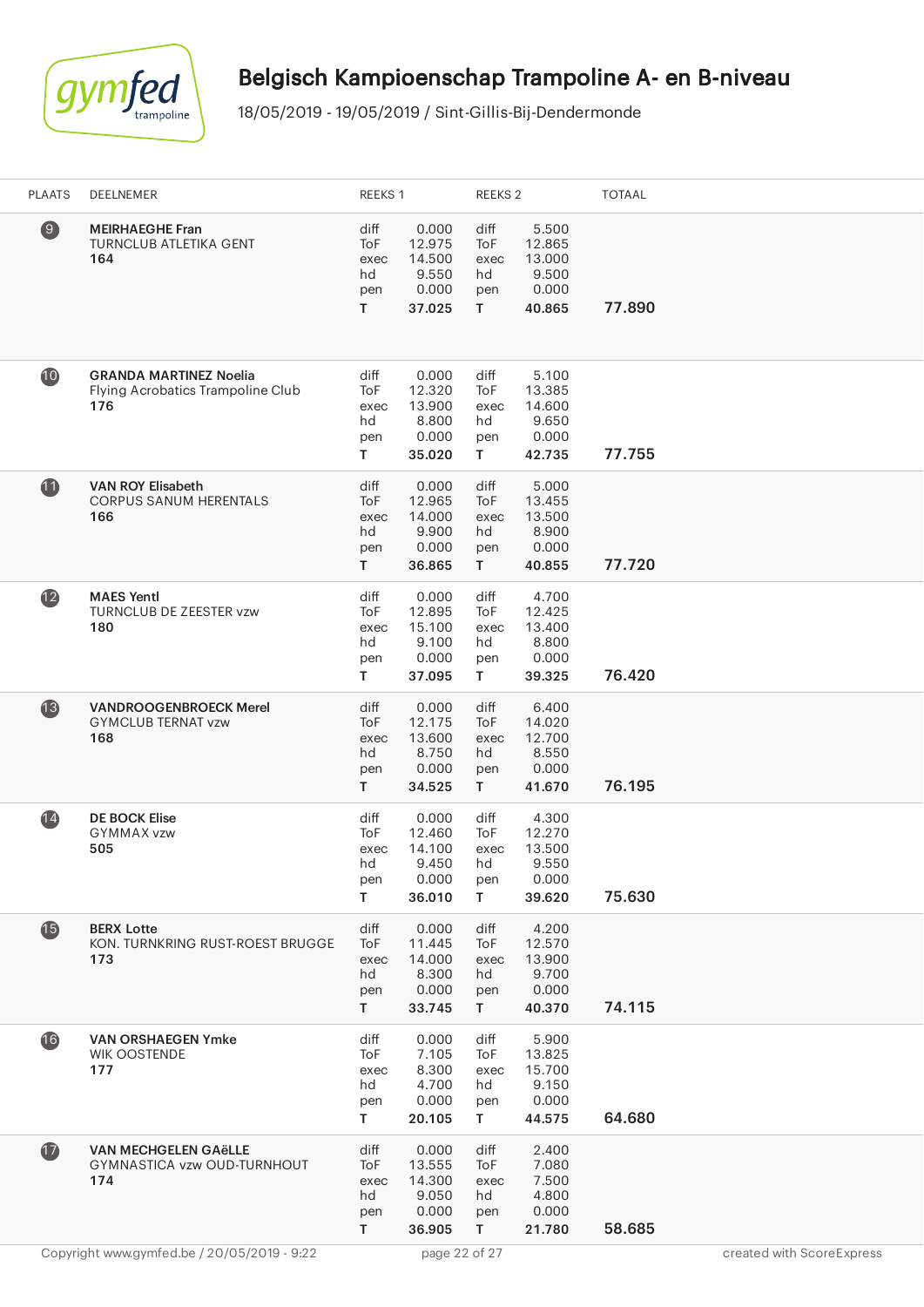

ł.

# Belgisch Kampioenschap Trampoline A- en B-niveau

| <b>PLAATS</b>   | DEELNEMER                                              | <b>REEKS 1</b>                               |                                                       | REEKS 2                                      |                                                       | <b>TOTAAL</b> |
|-----------------|--------------------------------------------------------|----------------------------------------------|-------------------------------------------------------|----------------------------------------------|-------------------------------------------------------|---------------|
| $\overline{18}$ | <b>DANIËLS Elisa</b><br>GYM '90 BERINGEN<br>170        | diff<br>ToF<br>exec<br>hd<br>pen             | 0.000<br>2.925<br>3.000<br>1.800<br>0.000<br>7.725    | diff<br><b>ToF</b><br>exec<br>hd<br>pen<br>т | 4.600<br>13.565<br>13.400<br>9.150<br>0.000<br>40.715 | 48.440        |
| 19              | <b>DANNEELS Bo</b><br><b>TURNCLUB VARSENARE</b><br>163 | diff<br><b>ToF</b><br>exec<br>hd<br>pen<br>т | 0.000<br>12.610<br>15.600<br>9.300<br>0.000<br>37.510 | diff<br><b>ToF</b><br>exec<br>hd<br>pen<br>т | 1.000<br>1.355<br>1.200<br>0.800<br>0.000<br>4.355    | 41.865        |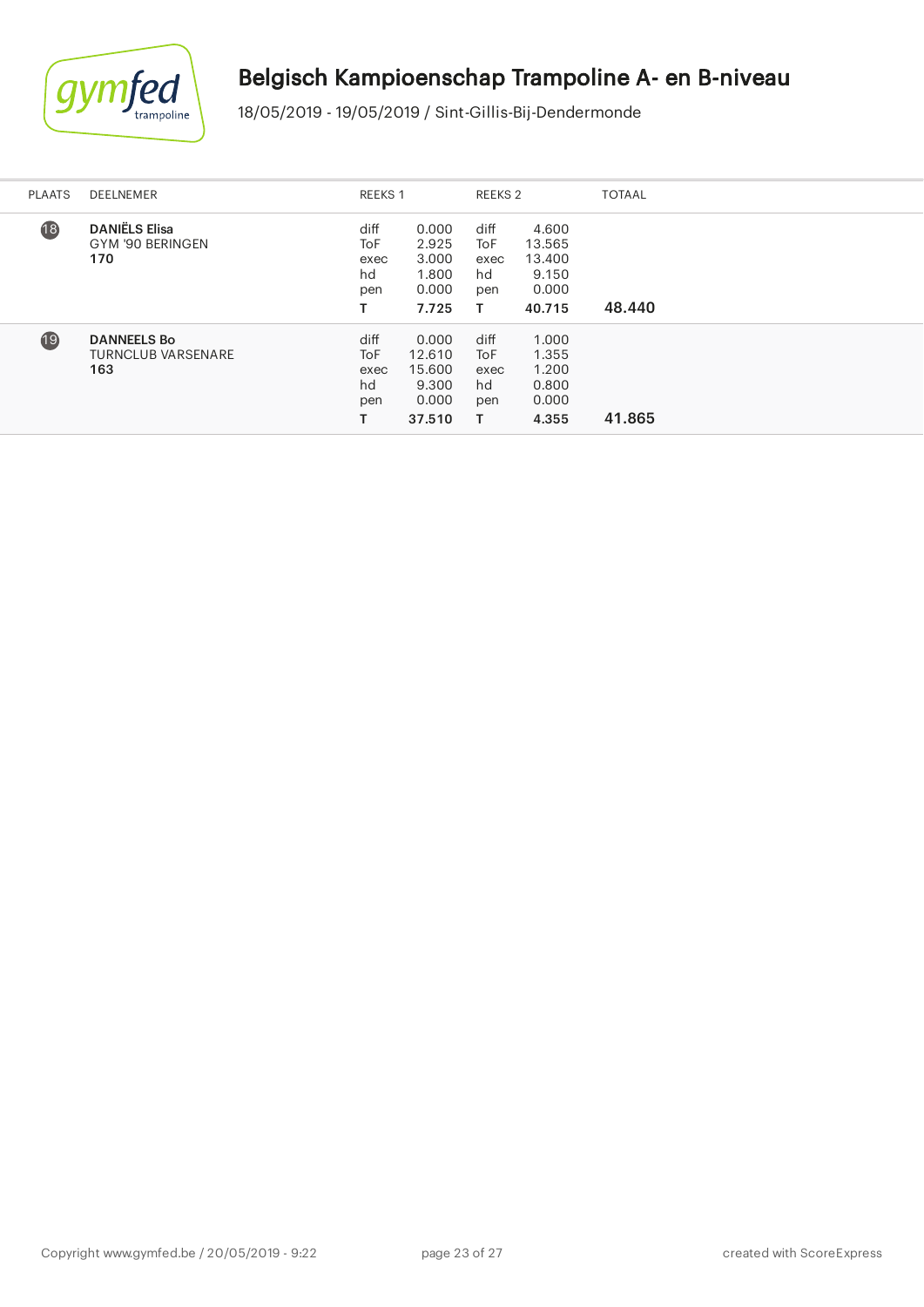

#### B - 17+ JAAR MEISJES - QUALIFICATIE ALLROUND

| <b>PLAATS</b>                                  | DEELNEMER                                                        | REEKS 1                                       |                                                       | REEKS <sub>2</sub>                     |                                                       | <b>TOTAAL</b> |
|------------------------------------------------|------------------------------------------------------------------|-----------------------------------------------|-------------------------------------------------------|----------------------------------------|-------------------------------------------------------|---------------|
| $\bf 0$                                        | <b>VANDER VENNET FLEUR</b><br>SPORTAC DEINZE vzw<br>198          | diff<br><b>ToF</b><br>exec<br>hd<br>pen<br>T. | 1.200<br>14.475<br>15.800<br>9.900<br>0.000<br>41.375 | diff<br>ToF<br>exec<br>hd<br>pen<br>T  | 7.800<br>13.895<br>14.300<br>9.300<br>0.000<br>45.295 | 86.670        |
| $\overline{\mathbf{2}}$                        | <b>MOMMERENCY Saïda</b><br><b>TURNKRING DE TRAMPO'S</b><br>201   | diff<br>ToF<br>exec<br>hd<br>pen<br>T.        | 1.300<br>13.795<br>16.200<br>9.600<br>0.000<br>40.895 | diff<br>ToF<br>exec<br>hd<br>pen<br>T. | 5.500<br>13.635<br>15.800<br>9.500<br>0.000<br>44.435 | 85.330        |
| 8                                              | <b>BOGAERT Delphine</b><br><b>TURNCLUB IDUNA GENT</b><br>202     | diff<br>ToF<br>exec<br>hd<br>pen<br>T.        | 1.300<br>13.430<br>16.000<br>9.600<br>0.000<br>40.330 | diff<br>ToF<br>exec<br>hd<br>pen<br>T  | 6.500<br>13.200<br>15.500<br>9.600<br>0.000<br>44.800 | 85.130        |
| $\left( \begin{matrix} 4 \end{matrix} \right)$ | <b>TANGHE Elouïse</b><br>KON. TURNKRING RUST-ROEST BRUGGE<br>200 | diff<br>ToF<br>exec<br>hd<br>pen<br>T.        | 1.500<br>13.585<br>14.700<br>9.500<br>0.000<br>39.285 | diff<br>ToF<br>exec<br>hd<br>pen<br>T. | 7.600<br>13.290<br>14.000<br>9.300<br>0.000<br>44.190 | 83.475        |
| 6                                              | <b>MOENS Nathalie</b><br>TK DEUGD EN MOED EKEREN vzw<br>190      | diff<br>ToF<br>exec<br>hd<br>pen<br>T.        | 2.400<br>14.230<br>14.300<br>9.500<br>0.000<br>40.430 | diff<br>ToF<br>exec<br>hd<br>pen<br>T. | 6.100<br>13.795<br>14.200<br>8.900<br>0.000<br>42.995 | 83.425        |
| $\left( 6\right)$                              | <b>SEGERS Liene</b><br><b>SPORTAC DEINZE vzw</b><br>196          | diff<br>ToF<br>exec<br>hd<br>pen<br>T.        | 1.700<br>13.600<br>15.000<br>9.600<br>0.000<br>39.900 | diff<br>ToF<br>exec<br>hd<br>pen<br>T. | 5.200<br>13.670<br>14.000<br>9.400<br>0.000<br>42.270 | 82.170        |
| $\bf{Z}$                                       | <b>MOERMAN Marte</b><br><b>TURNKRING OOSTAKKER</b><br>197        | diff<br>ToF<br>exec<br>hd<br>pen<br>T.        | 1.300<br>13.385<br>15.500<br>9.500<br>0.000<br>39.685 | diff<br>ToF<br>exec<br>hd<br>pen<br>T. | 5.700<br>13.365<br>13.900<br>9.200<br>0.000<br>42.165 | 81.850        |
| $\begin{array}{c} \hline 8 \end{array}$        | <b>TANGHE Alexandra</b><br><b>TURNKRING DE TRAMPO'S</b><br>507   | diff<br>ToF<br>exec<br>hd<br>pen<br>Τ         | 1.300<br>12.560<br>15.300<br>9.500<br>0.000<br>38.660 | diff<br>ToF<br>exec<br>hd<br>pen<br>T  | 4.900<br>13.460<br>15.300<br>9.600<br>0.200<br>43.060 | 81.720        |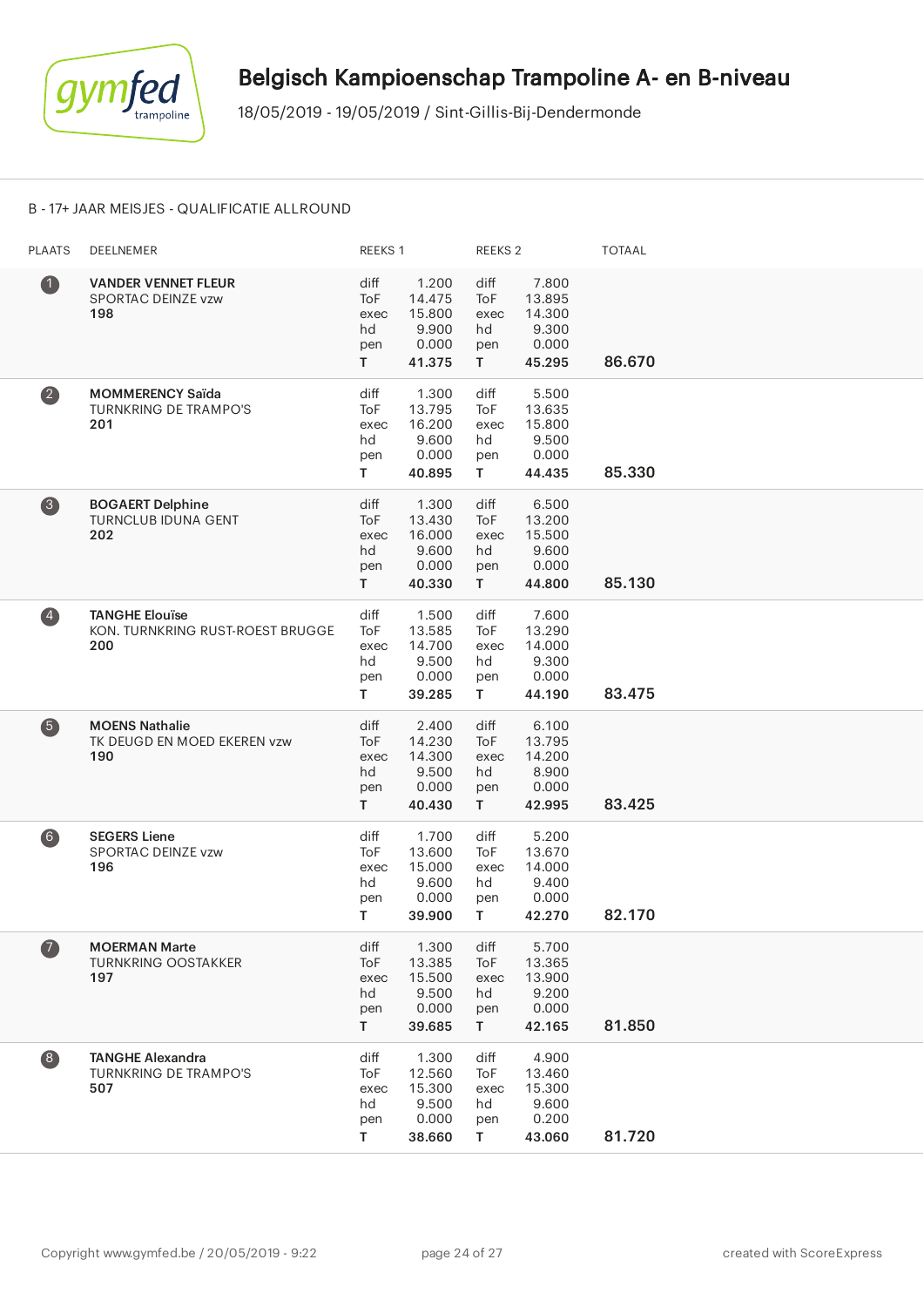

| <b>PLAATS</b>   | DEELNEMER                                                      | REEKS 1                                         |                                                       | REEKS 2                                |                                                       | <b>TOTAAL</b> |
|-----------------|----------------------------------------------------------------|-------------------------------------------------|-------------------------------------------------------|----------------------------------------|-------------------------------------------------------|---------------|
| $\circledcirc$  | <b>VERHULST RENEE</b><br><b>TURNKRING DE TRAMPO'S</b><br>189   | diff<br>ToF<br>exec<br>hd<br>pen<br>T.          | 0.900<br>13.675<br>15.400<br>9.700<br>0.000<br>39.675 | diff<br>ToF<br>exec<br>hd<br>pen<br>T. | 5.400<br>13.080<br>13.900<br>9.100<br>0.000<br>41.480 | 81.155        |
| 10              | <b>LIETAERT Laura</b><br>STEEDS IN FORM OOIGEM<br>193          | diff<br>ToF<br>exec<br>hd<br>pen<br>$\mathsf T$ | 1.900<br>13.755<br>14.400<br>9.500<br>0.000<br>39.555 | diff<br>ToF<br>exec<br>hd<br>pen<br>T  | 6.000<br>13.115<br>13.100<br>9.300<br>0.000<br>41.515 | 81.070        |
| $\mathbf{u}$    | <b>FREDERICKX Lieze</b><br>KON. DIESTSE TURNKRING<br>191       | diff<br>ToF<br>exec<br>hd<br>pen<br>T.          | 1.200<br>13.475<br>14.800<br>9.400<br>0.000<br>38.875 | diff<br>ToF<br>exec<br>hd<br>pen<br>T. | 5.000<br>13.595<br>14.100<br>9.400<br>0.000<br>42.095 | 80.970        |
| $\overline{12}$ | <b>DE JONGE Lidewij</b><br><b>GYMNA LANDEGEM vzw</b><br>188    | diff<br>ToF<br>exec<br>hd<br>pen<br>T           | 1.200<br>12.115<br>14.900<br>9.100<br>0.000<br>37.315 | diff<br>ToF<br>exec<br>hd<br>pen<br>T. | 5.400<br>12.385<br>15.100<br>9.000<br>0.000<br>41.885 | 79.200        |
| $\mathbf{13}$   | <b>MOELANS Laura</b><br>GYMNASTICA vzw OUD-TURNHOUT<br>195     | diff<br>ToF<br>exec<br>hd<br>pen<br>T.          | 1.400<br>13.670<br>13.900<br>9.500<br>0.000<br>38.470 | diff<br>ToF<br>exec<br>hd<br>pen<br>T. | 5.600<br>13.785<br>12.200<br>9.100<br>0.000<br>40.685 | 79.155        |
| (14)            | <b>CUYPERS Annika</b><br>KON. DIESTSE TURNKRING<br>199         | diff<br>ToF<br>exec<br>hd<br>pen<br>T.          | 0.600<br>12.610<br>13.000<br>8.800<br>0.000<br>35.010 | diff<br>ToF<br>exec<br>hd<br>pen<br>T. | 5.000<br>13.815<br>12.900<br>9.700<br>0.000<br>41.415 | 76.425        |
| $\bf \Phi$      | <b>MAHIEU Jinne</b><br>KON. TURNKRING RUST-ROEST BRUGGE<br>194 | diff<br>ToF<br>exec<br>hd<br>pen<br>T.          | 0.000<br>8.225<br>9.600<br>5.300<br>0.200<br>22.925   | diff<br>ToF<br>exec<br>hd<br>pen<br>T. | 6.300<br>13.130<br>14.000<br>9.400<br>0.200<br>42.630 | 65.555        |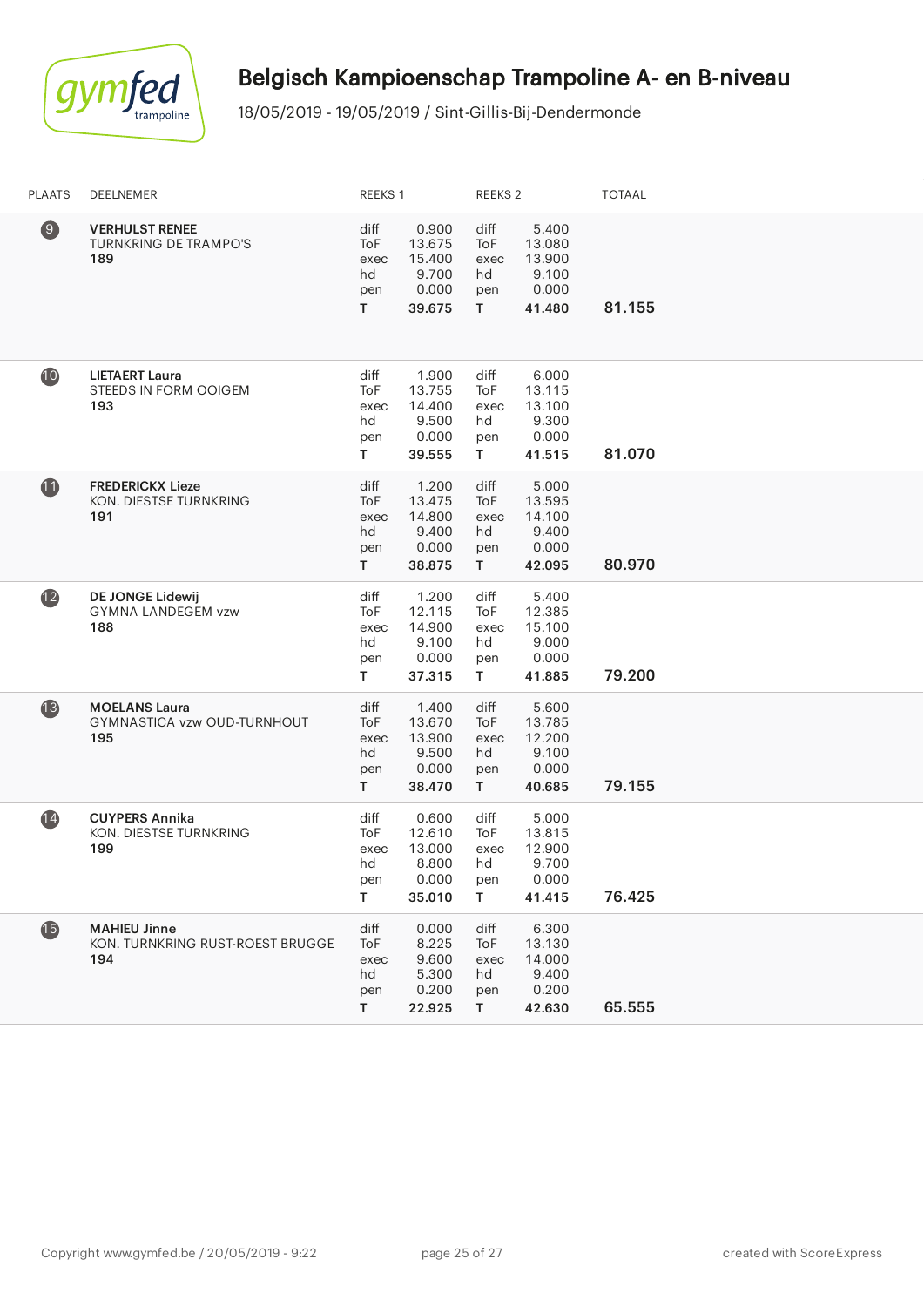

#### B - 17+ JAAR JONGENS - QUALIFICATIE ALLROUND

| <b>PLAATS</b>           | <b>DEELNEMER</b>                                            | REEKS 1                                |                                                       | REEKS <sub>2</sub>                              |                                                       | <b>TOTAAL</b> |
|-------------------------|-------------------------------------------------------------|----------------------------------------|-------------------------------------------------------|-------------------------------------------------|-------------------------------------------------------|---------------|
| $\bullet$               | <b>FRATEUR Kilian</b><br><b>BLAUWPUT OMNISPORT</b><br>213   | diff<br>ToF<br>exec<br>hd<br>pen<br>T. | 1.900<br>15.505<br>18.100<br>9.450<br>0.000<br>44.955 | diff<br>ToF<br>exec<br>hd<br>pen<br>T.          | 9.800<br>15.010<br>16.800<br>8.850<br>0.000<br>50.460 | 95.415        |
| $\overline{\mathbf{2}}$ | <b>DESCHÈRES Nicolas</b><br>SPORTAC DEINZE vzw<br>203       | diff<br>ToF<br>exec<br>hd<br>pen<br>T. | 1.800<br>15.020<br>17.100<br>9.500<br>0.000<br>43.420 | diff<br>ToF<br>exec<br>hd<br>pen<br>T.          | 8.000<br>14.785<br>16.600<br>9.550<br>0.000<br>48.935 | 92.355        |
| 3                       | <b>PRAET Jens</b><br><b>GYMMAX vzw</b><br>211               | diff<br>ToF<br>exec<br>hd<br>pen<br>T. | 1.700<br>14.955<br>17.400<br>9.300<br>0.000<br>43.355 | diff<br>ToF<br>exec<br>hd<br>pen<br>$\mathsf T$ | 8.000<br>14.555<br>16.900<br>9.100<br>0.000<br>48.555 | 91.910        |
| $\left( 4\right)$       | <b>DE RECHTER Liam</b><br>AKTIVA BERENDRECHT<br>208         | diff<br>ToF<br>exec<br>hd<br>pen<br>T  | 1.000<br>16.010<br>16.500<br>9.050<br>0.000<br>42.560 | diff<br>ToF<br>exec<br>hd<br>pen<br>T.          | 5.800<br>15.675<br>16.700<br>9.700<br>0.000<br>47.875 | 90.435        |
| 6                       | <b>DECRAENE Bram</b><br>SPORTAC DEINZE vzw<br>207           | diff<br>ToF<br>exec<br>hd<br>pen<br>T. | 1.900<br>14.460<br>15.500<br>8.700<br>0.000<br>40.560 | diff<br>ToF<br>exec<br>hd<br>pen<br>T.          | 8.000<br>15.130<br>15.900<br>9.000<br>0.000<br>48.030 | 88.590        |
| 6)                      | <b>HOUBEN Joney</b><br>GYM '90 BERINGEN<br>206              | diff<br>ToF<br>exec<br>hd<br>pen<br>T. | 0.900<br>14.030<br>15.800<br>8.200<br>0.000<br>38.930 | diff<br>ToF<br>exec<br>hd<br>pen<br>T.          | 8.800<br>15.330<br>16.600<br>8.800<br>0.000<br>49.530 | 88.460        |
| $\bullet$               | <b>PIRSON Maxime</b><br><b>TRAMPO NAMUR CLUB</b><br>212     | diff<br>ToF<br>exec<br>hd<br>pen<br>T. | 1.600<br>15.640<br>16.500<br>9.200<br>0.000<br>42.940 | diff<br>ToF<br>exec<br>hd<br>pen<br>T.          | 6.900<br>13.415<br>14.300<br>8.100<br>0.000<br>42.715 | 85.655        |
| 8                       | <b>CRABBE Mathijs</b><br>KON. SINT-GENESIUSTURNGROEP<br>205 | diff<br>ToF<br>exec<br>hd<br>pen<br>T  | 2.000<br>14.705<br>15.100<br>9.150<br>0.000<br>40.955 | diff<br>ToF<br>exec<br>hd<br>pen<br>T.          | 9.000<br>14.175<br>12.400<br>8.800<br>0.000<br>44.375 | 85.330        |